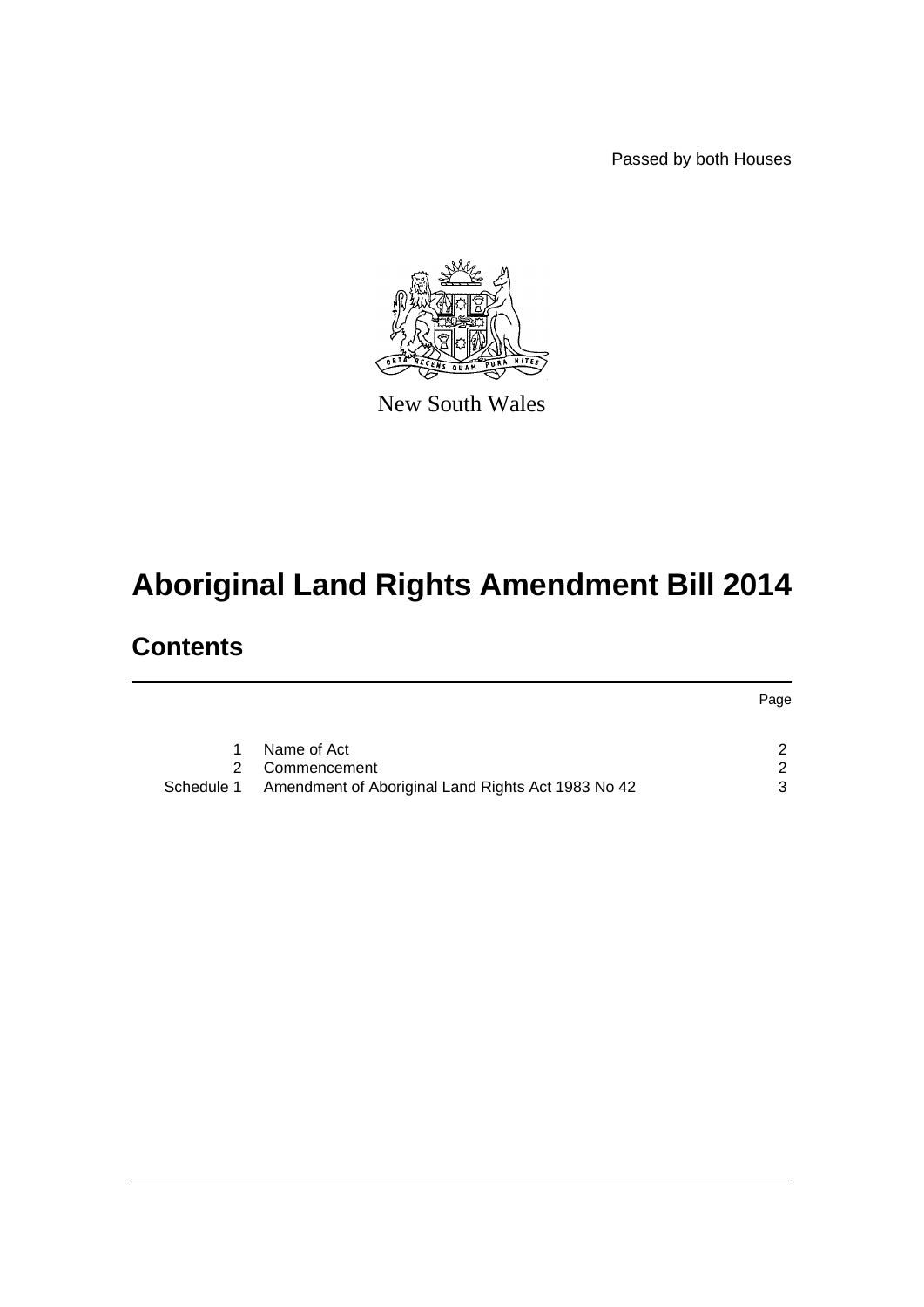*I certify that this public bill, which originated in the Legislative Assembly, has finally passed the Legislative Council and the Legislative Assembly of New South Wales.*

> *Clerk of the Legislative Assembly. Legislative Assembly, Sydney,* , 2014



New South Wales

# **Aboriginal Land Rights Amendment Bill 2014**

Act No , 2014

An Act to amend the *Aboriginal Land Rights Act 1983* to make provision with respect to Aboriginal Land Agreements; and for other purposes.

*I have examined this bill and find it to correspond in all respects with the bill as finally passed by both Houses.*

*Assistant Speaker of the Legislative Assembly.*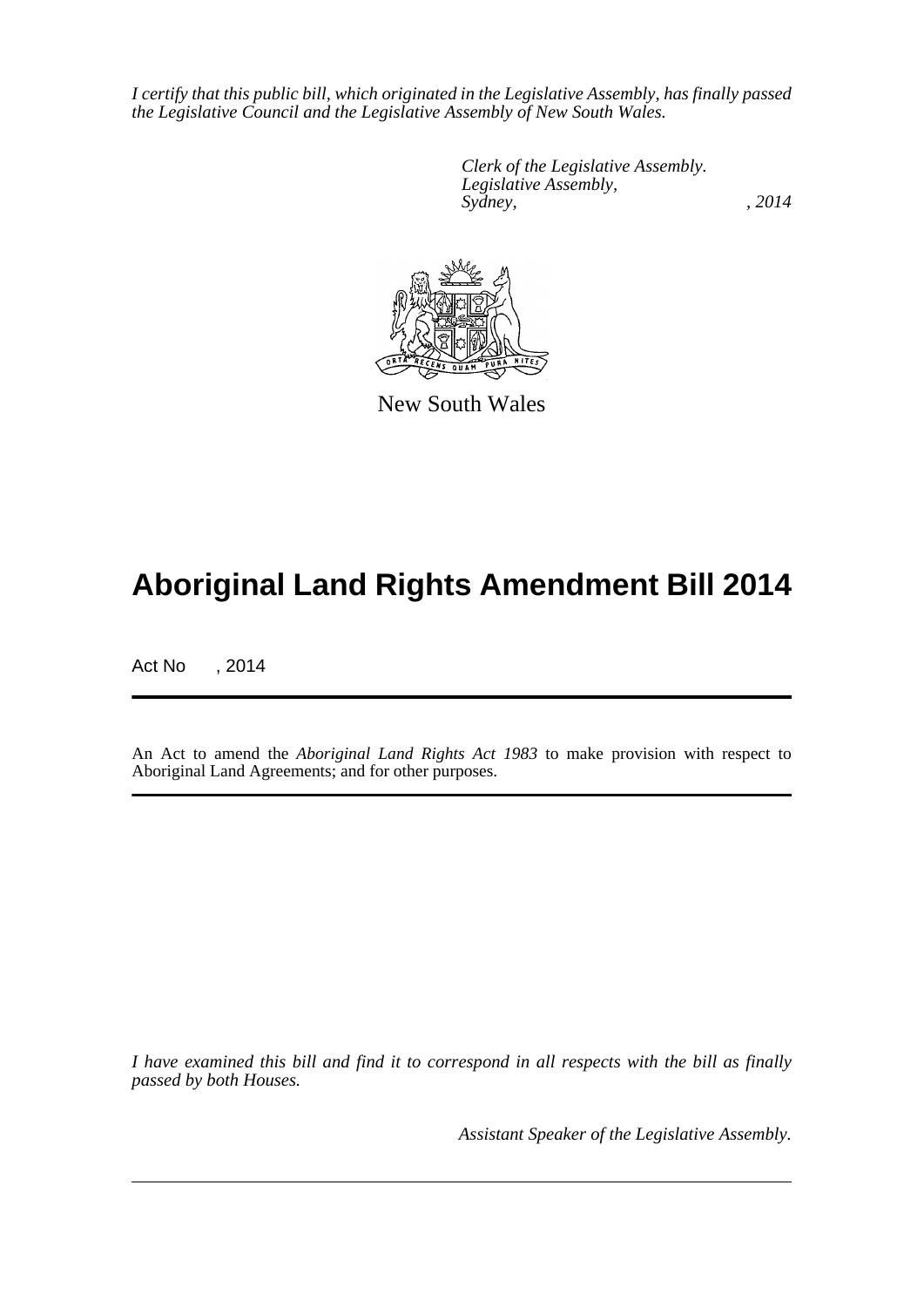## <span id="page-2-0"></span>**The Legislature of New South Wales enacts:**

#### **1 Name of Act**

This Act is the *Aboriginal Land Rights Amendment Act 2014*.

## <span id="page-2-1"></span>**2 Commencement**

This Act commences on a day or days to be appointed by proclamation.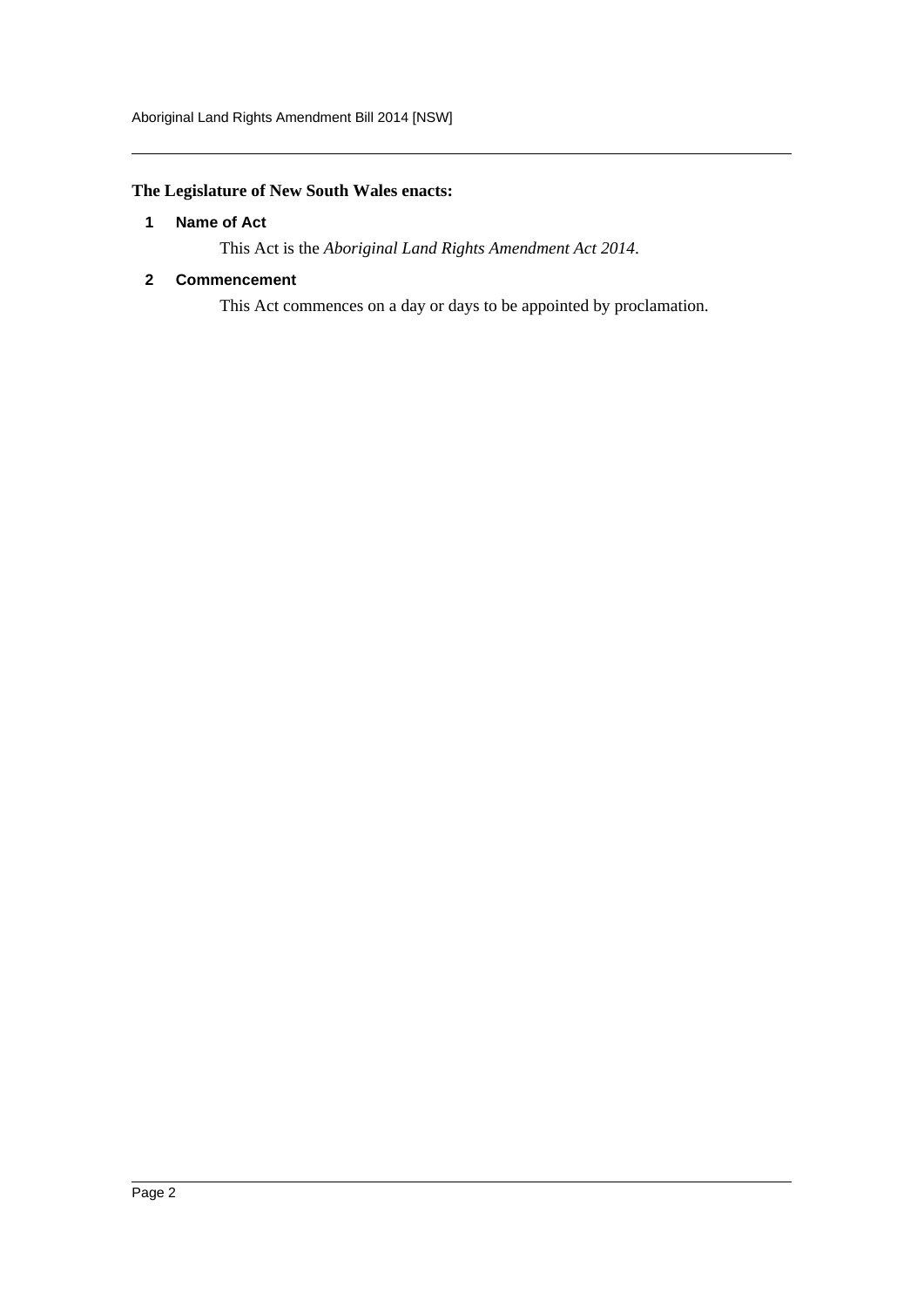## <span id="page-3-0"></span>**Schedule 1 Amendment of Aboriginal Land Rights Act 1983 No 42**

## **[1] Long title**

Omit "of Aborigines". Insert instead "of Aboriginal persons".

#### **[2] Preamble**

Omit "Aborigines" wherever occurring. Insert instead "Aboriginal persons".

#### **[3] Section 4 Definitions**

Omit the definition of *Chief Executive* from section 4 (1).

#### **[4] Section 4 (1), definition of "community benefits scheme"**

Insert "funded wholly or in part by an Aboriginal Land Council" after "provision of community benefits".

#### **[5] Section 4 (1)**

Insert in alphabetical order:

*investigator* means a person appointed under section 216 to investigate the affairs, or specified affairs, of an Aboriginal Land Council.

#### **[6] Section 4 (1), definition of "officer"**

Omit the definition. Insert instead:

*officer* of an Aboriginal Land Council means:

- (a) in relation to a Local Aboriginal Land Council, a Board member of the Council, or
- (b) in relation to the New South Wales Aboriginal Land Council, a councillor.

#### **[7] Section 4 (1), definition of "satisfactory audited financial statements and documents"**

Omit the definition. Insert instead:

*satisfactory financial statements and documents* means financial statements and documents furnished to the New South Wales Aboriginal Land Council under Division 2 of Part 8 by a Local Aboriginal Land Council that are determined by the New South Wales Aboriginal Land Council to be satisfactory in accordance with the requirements of that Division.

#### **[8] Section 36 Claims to Crown lands**

Insert after section 36 (4):

- (4A) The Registrar may refuse to refer a claim, or part of a claim, to the Crown Lands Minister if the Registrar is satisfied that:
	- (a) the claim, or the part of the claim, relates to lands that are not vested in Her Majesty, or
	- (b) the claim, or the part of the claim, has been made in contravention of an undertaking given by the claimant in an Aboriginal Land Agreement under section 36AA while such an undertaking remains in force.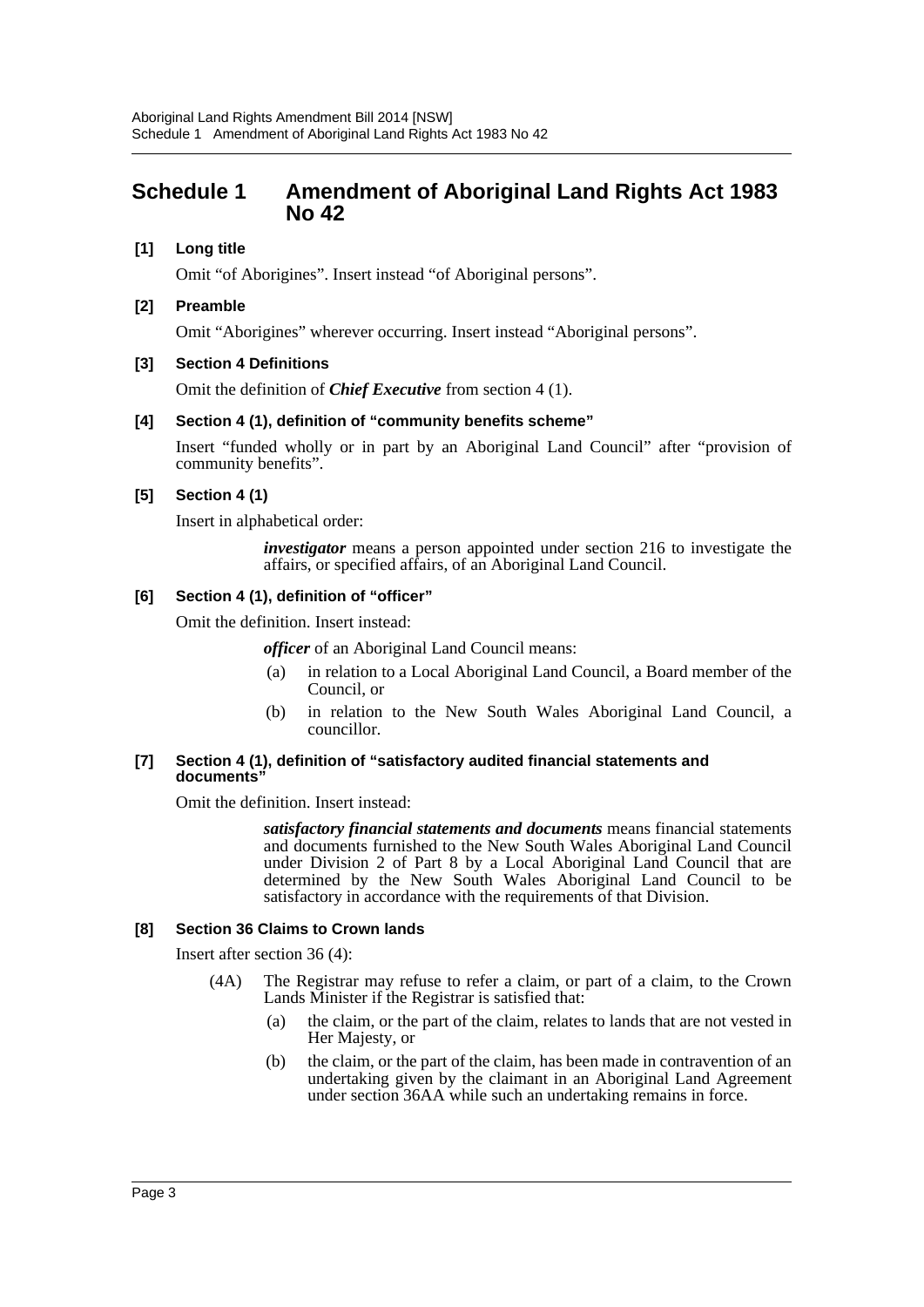- (4B) Before refusing to refer a claim, or part of a claim, to the Crown Lands Minister, the Registrar must:
	- (a) inform the claimant, by notice in writing, of the Registrar's intention to refuse to refer the claim, or the part of the claim, and the reasons for the refusal, and
	- (b) invite the claimant to provide further information supporting the claim, or part of the claim, within 28 days of the giving of the notice (or such greater period as may be specified in the notice), and
	- (c) consider any further information provided by the claimant within that period.
- (4C) If the Registrar has not referred a claim, or any part of a claim, to the Crown Lands Minister within 60 days after the claim was lodged with the Registrar or by the end of the period within which the claimant has been invited to provide further information supporting the claim, the Registrar is taken to have refused to refer the claim, or the part of the claim, to the Crown Lands Minister.
- (4D) An Aboriginal Land Council may appeal to the Court against a refusal to refer the claim, or any part of the claim, to the Crown Lands Minister.
- (4E) The Court is to hear and determine any appeal made to it under subsection (4D) and may order that the claim, or any part of the claim, be referred to the Crown Lands Minister if the Registrar fails to satisfy the Court that:
	- (a) the claim, or the part of the claim, relates to lands that are not vested in Her Majesty, or
	- (b) the claim, or the part of the claim, has been made in contravention of an undertaking given by the claimant in an Aboriginal Land Agreement under section 36AA while such an undertaking remains in force.

## **[9] Section 36 (5AA)–(5AC)**

Insert after section 36 (5):

- (5AA) The Crown Lands Minister to whom a claim for lands has been referred must not grant a claim under subsection (5) if the Crown Lands Minister is satisfied that the claimant has entered into an Aboriginal Land Agreement under section 36AA that includes an undertaking by the claimant not to lodge a claim in respect of the lands claimed or to withdraw such a claim.
- (5AB) An Aboriginal Land Council may appeal to the Court against a decision of the Crown Lands Minister under subsection (5AA).
- (5AC) The Court is to hear and determine any appeal made to it under subsection (5AB) and may order the Crown Lands Minister to determine the claim if the Crown Lands Minister fails to satisfy the Court that the claimant has entered into an Aboriginal Land Agreement under section 36AA that includes an undertaking by the claimant not to lodge a claim in respect of the lands claimed or to withdraw such a claim.

#### **[10] Section 36AA**

Insert after section 36:

#### **36AA Aboriginal Land Agreements**

(1) In this section, *Aboriginal Land Agreement* means an agreement, in writing, between the Crown Lands Minister and one or more Aboriginal Land Councils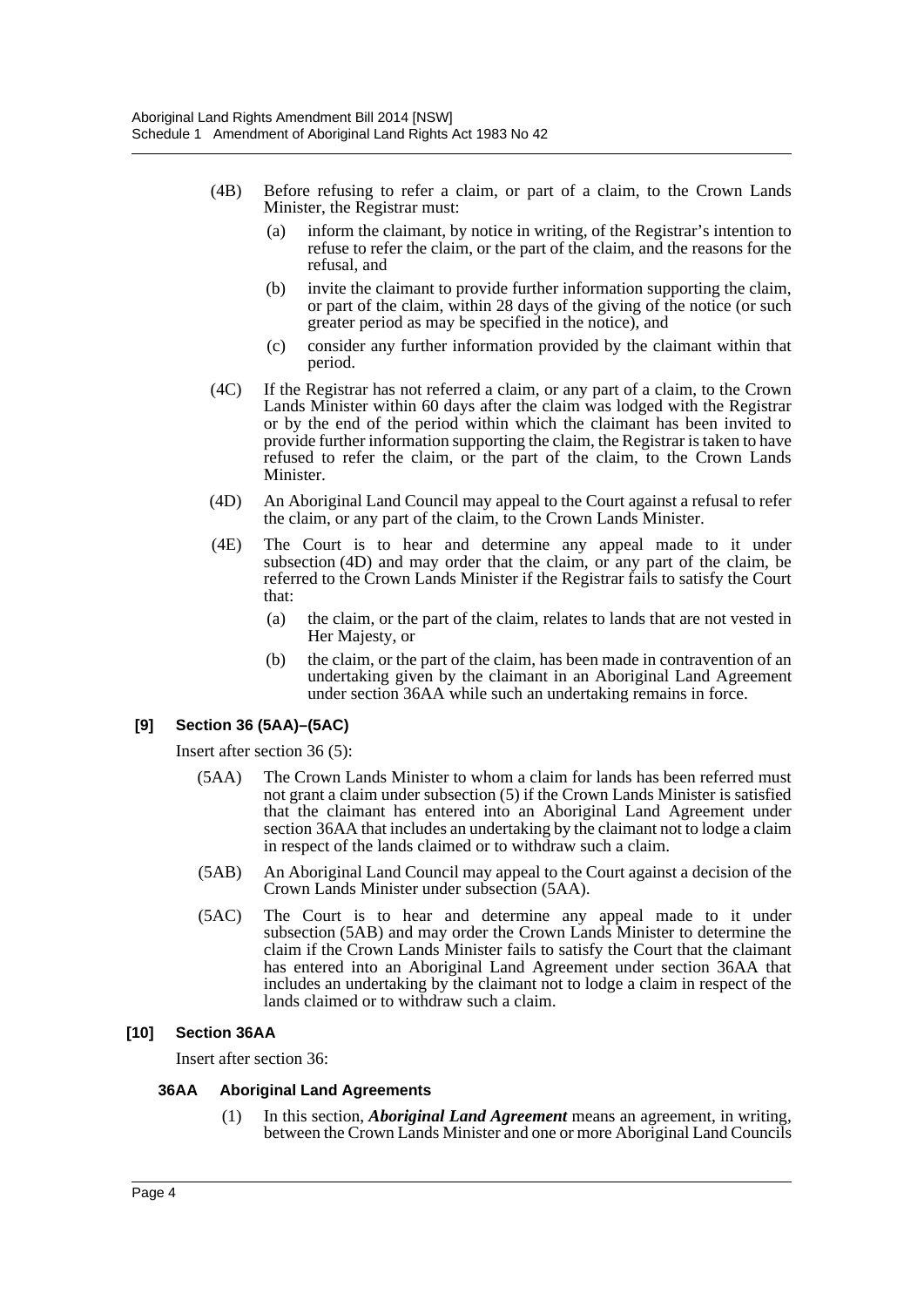(whether or not the agreement also includes other parties) that, in addition to any other matter that may be included in the agreement, makes provision for:

- (a) the exchange, transfer or lease of land to an Aboriginal Land Council, or
- (b) an undertaking by an Aboriginal Land Council not to lodge a claim, or to withdraw a claim, in relation to specified land.
- (2) An Aboriginal Land Council and the Crown Lands Minister may, at any time by notice in writing, commence negotiation, in good faith and in a manner agreed between the parties, for an Aboriginal Land Agreement whether or not a claim has been made under section 36 by the Council in relation to the land that is the subject of the proposed agreement.
- (3) The Aboriginal Land Council or the Crown Lands Minister may, with the approval of the other party, invite one or more other Aboriginal Land Councils, or any other person, to join the negotiations and enter into the Aboriginal Land Agreement.
- (4) An Aboriginal Land Council, the Crown Lands Minister or any other party may, at any time before the making of an Aboriginal Land Agreement, withdraw from negotiation for the agreement by notice in writing to the other party or parties.
- (5) Without limiting the matters that may be included in an Aboriginal Land Agreement, such an agreement may make provision for or with respect to the following:
	- (a) financial or other consideration,
	- (b) exchange, transfer or lease of land,
	- (c) conditions or restrictions on the use of any land to which the agreement relates,
	- (d) joint access to and management of land (including a lease of a type referred to in section 36A),
	- (e) undertakings by an Aboriginal Land Council or the Crown Lands Minister with regard to the lease, transfer, management or use of any land,
	- (f) the duration of the agreement,
	- (g) the resolution of disputes arising under the agreement.
- (6) The Crown Lands Minister may enter into an Aboriginal Land Agreement whether or not a claim has been made under section 36 in relation to any lands to which the agreement relates.
- (7) If a proposed Aboriginal Land Agreement provides for the transfer or lease of lands for which a Minister other than the Crown Lands Minister is responsible, the concurrence of that other Minister is required before the agreement is made.
- (8) The provisions of section 36 (9)–(13), (15) and (17) apply (with necessary modifications) to the transfer of lands in accordance with an Aboriginal Land Agreement in the same way as those provisions apply to the transfer of lands under that section.
- (9) An Aboriginal Land Council or the Crown Lands Minister may, at any time during the negotiation for an Aboriginal Land Agreement, notify the other party, in writing, that the agreement must not make provision with respect to specified lands.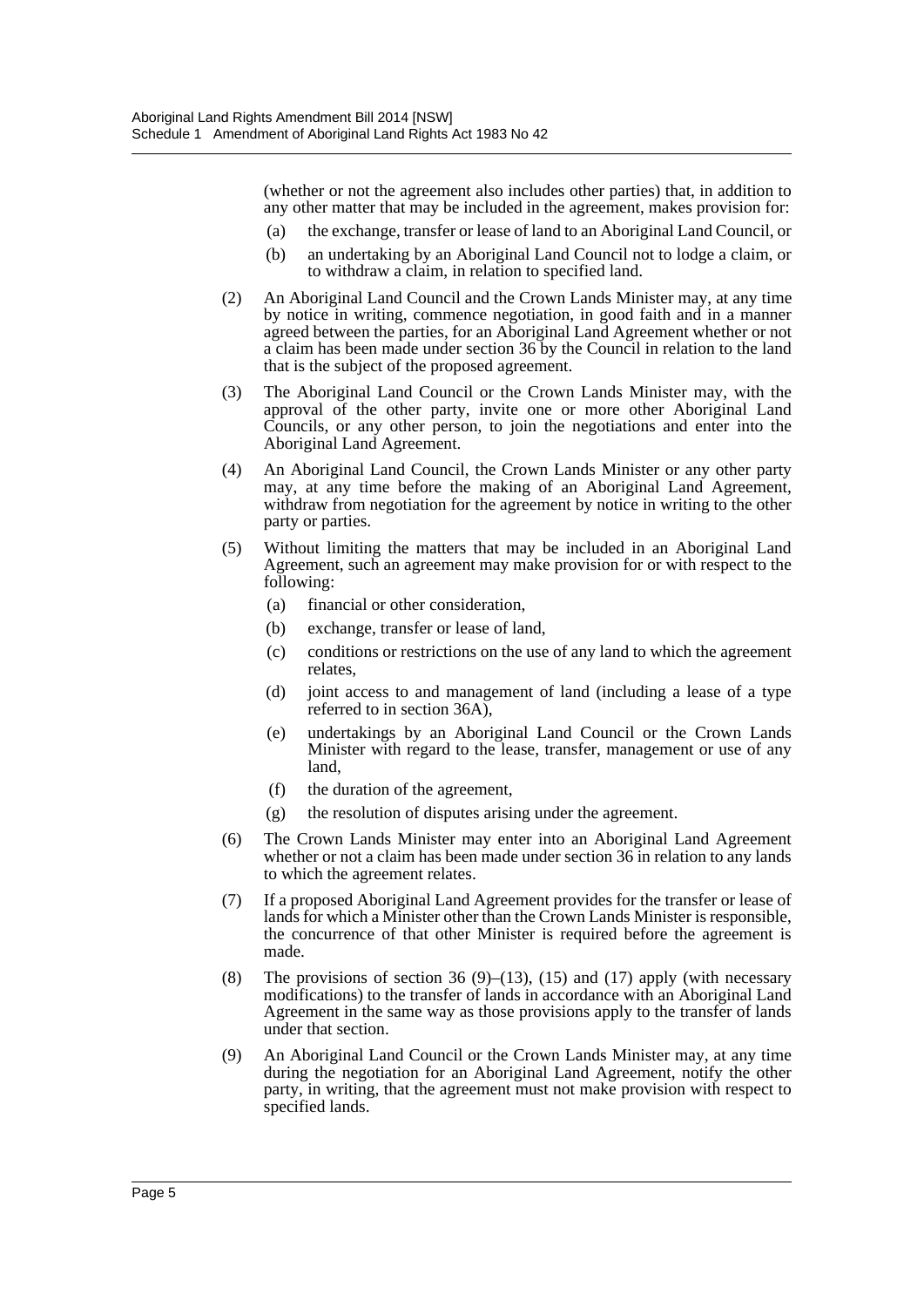- (10) The Crown Lands Minister is, on the making of an Aboriginal Land Agreement, authorised to transfer or lease Crown lands the subject of the agreement in accordance with the agreement.
- (11) If an Aboriginal Land Agreement provides for termination or transfer of an interest in land, other than an interest of the Crown, the transfer or termination may only be effected with the approval of the holder of the interest.
- (12) The Registrar is to keep and maintain a register in relation to Aboriginal Land Agreements made under this section.
- (13) The register required to be kept under this section is, subject to the regulations, to include such information and to be in such form as is determined by the Registrar.
- (14) The provisions of the *Crown Lands Act 1989* that provide for the transfer of Crown lands do not apply in respect of the transfer of land carried out in accordance with an Aboriginal Land Agreement.
- (15) In this section:

*Crown Lands Minister* has the same meaning as in section 36. *interest in land* includes:

- (a) a legal or equitable interest in the land, or
- (b) an easement, right, charge, power or privilege over, or in connection with, the land.

#### **[11] Section 36B**

Insert after section 36A:

#### **36B Special provisions relating to Crown lands subject of land claim**

- (1) Despite anything to the contrary in the *Crown Lands Act 1989*, if an Aboriginal Land Council has appealed to the Court against a refusal of a land claim made by it in relation to any land, the Crown Lands Minister must not, by any act or omission, cause anything to occur in relation to that land that would cause a claim (if any) lodged in relation to that land before the final determination of the appeal to be unsuccessful.
- (2) Subsection (1) does not prohibit the extension or continuance of an existing lawful use of the land to which the claim relates or anything done with the consent of the relevant Aboriginal Land Council.
- (3) If an Aboriginal Land Council has appealed to the Court against the refusal of a land claim or part of a land claim, a land claim may not be made in relation to the land the subject of the appeal until the final determination of the appeal.

## **[12] Section 40 Interpretation**

Insert after section 40 (2) (a):

(a1) the land is the whole or part of land that is, pursuant to an Aboriginal Land Agreement under section 36AA, to be transferred to the Council, or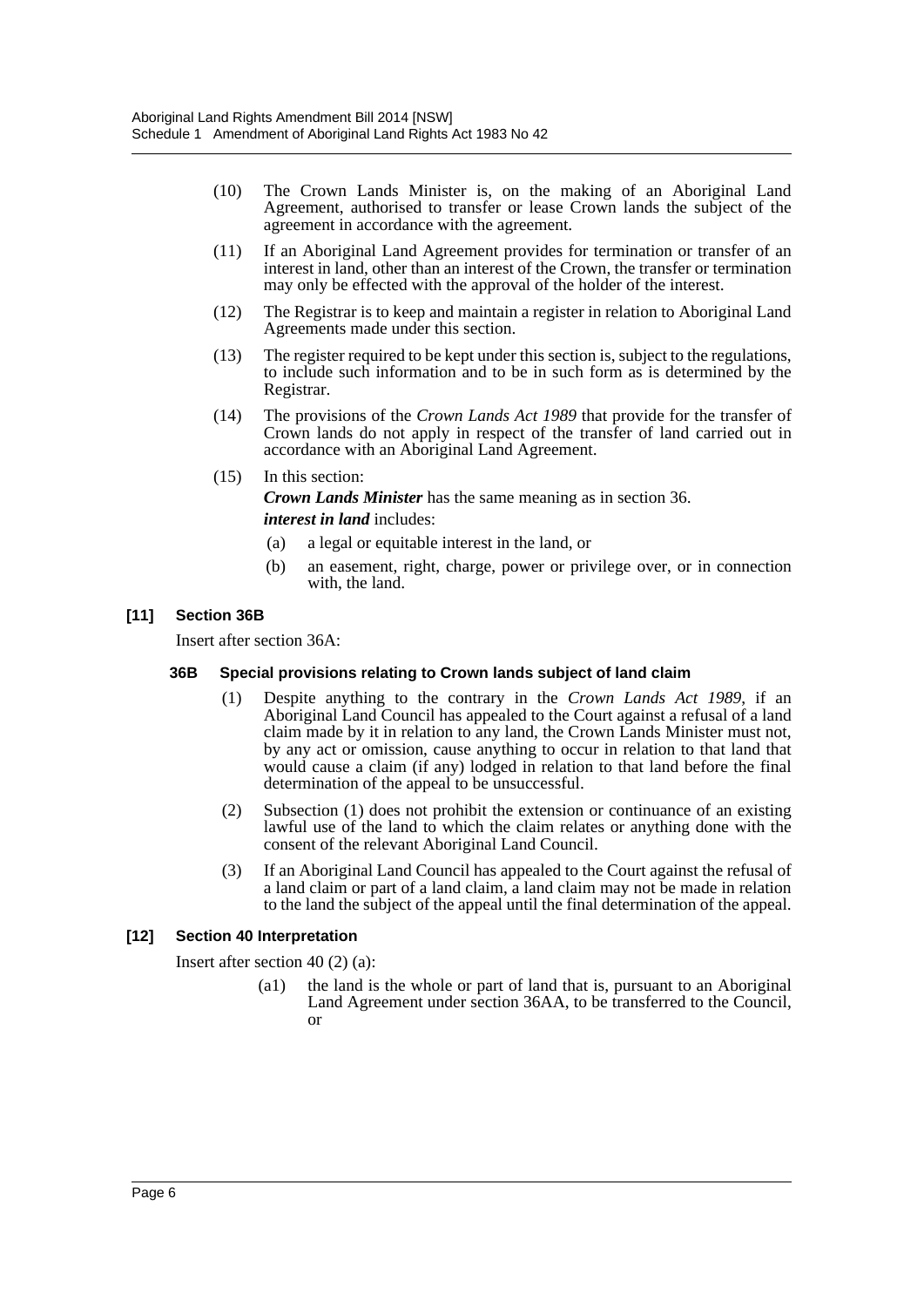## **[13] Section 42E Approval required for land dealings by Local Aboriginal Land Councils**

Omit the definition of *social housing management lease* from section 42E (6).

Insert instead:

*social housing management lease* means a lease (other than a residential tenancy agreement) entered into by a Local Aboriginal Land Council in relation to the provision or management of a community benefits scheme for residential accommodation for Aboriginal persons in its area.

#### **[14] Section 52 Functions of Local Aboriginal Land Councils**

Insert "or to enter into Aboriginal Land Agreements" after "claims to Crown lands" in section 52 $(2)$  $(g)$ .

#### **[15] Section 52 (5) (c)**

Insert "(including by establishing, acquiring, operating or managing business enterprises)" after "business enterprises".

#### **[16] Section 52 (5A) and (5B)**

Insert after section 52 (5):

#### (5A) **Corporations**

A Local Aboriginal Land Council may establish, acquire, operate or manage an Aboriginal and Torres Strait Islander corporation within the meaning of the *Corporations (Aboriginal and Torres Strait Islander) Act 2006* of the Commonwealth.

(5B) A Local Aboriginal Land Council may not establish or acquire a corporation within the meaning of the *Corporations Act 2001* of the Commonwealth unless authorised to do so by any applicable policy of the New South Wales Aboriginal Land Council or, if there is no such policy, by the regulations.

#### **[17] Section 52A Community benefits schemes**

Insert after section 52A (1):

- (1A) Despite subsection (1), the approval of the New South Wales Aboriginal Land Council is not required for a community benefits scheme for the provision or acquisition of residential accommodation for Aboriginal persons in its area, or for constructing, upgrading or extending any such accommodation, if the Local Aboriginal Land Council is:
	- (a) a registered Aboriginal housing organisation (within the meaning of the *Aboriginal Housing Act 1998*), or
	- (b) a registered community housing provider (within the meaning of the *Community Housing Providers National Law (NSW)*.

#### **[18] Section 52B Social housing schemes**

Omit the section.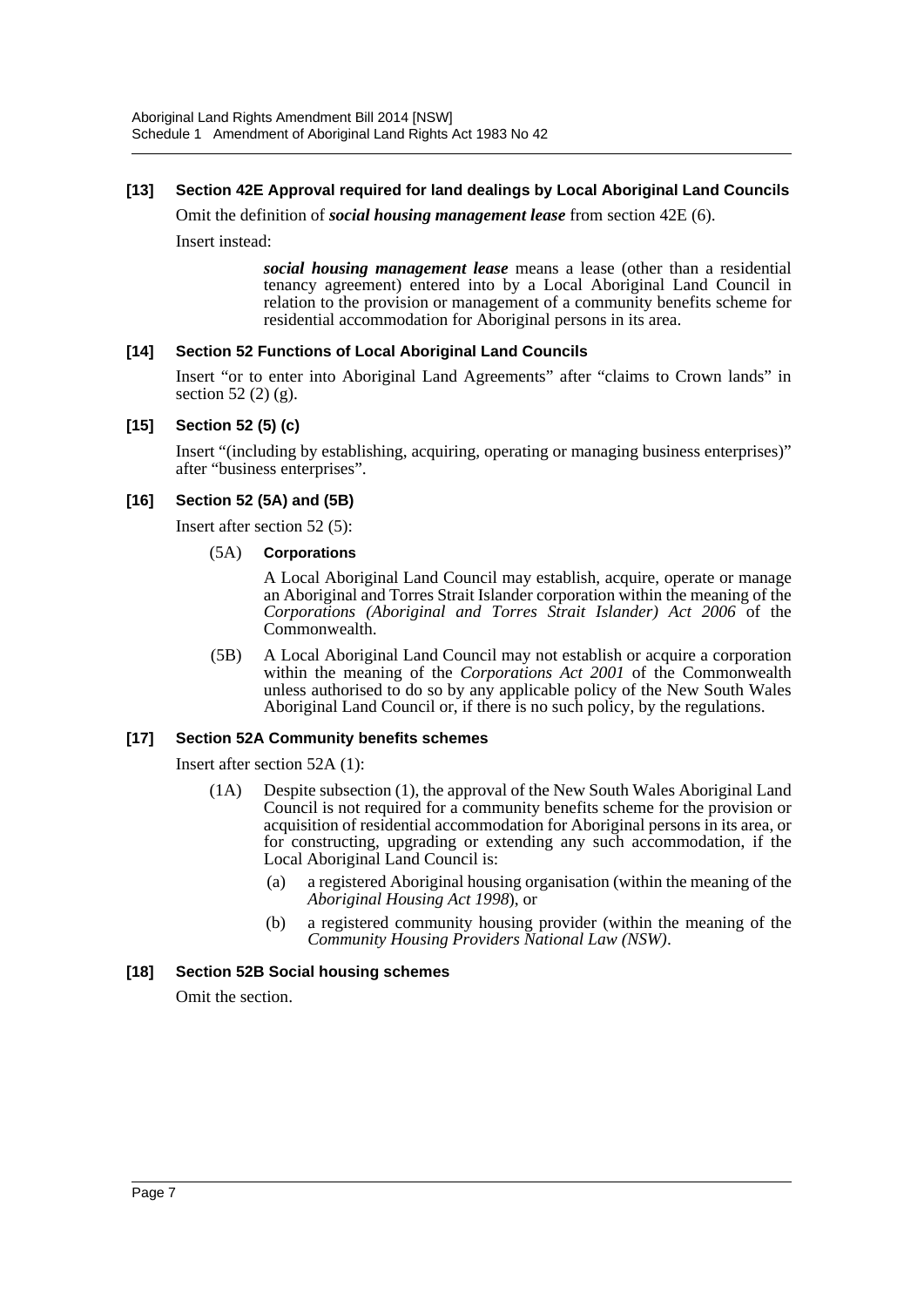#### **[19] Section 52C**

Omit the section. Insert instead:

#### **52C Local Aboriginal Land Councils' responsibilities in relation to certain arrangements and transfers**

(1) In this section:

*enter into* includes participate in.

*entity* means any partnership, trust, corporation, joint venture, syndicate or other body (whether or not incorporated).

- (2) This section applies to an arrangement entered into by a Local Aboriginal Land Council:
	- (a) for the purpose of exercising any of the Council's functions under this Act (including providing a community benefits scheme), and
	- (b) that includes the formation, acquisition, operation or management of an entity.

#### (3) **Local Aboriginal Land Councils to report on certain arrangements**

A Local Aboriginal Land Council must include, in the accounts and records of the Council under this Act and the regulations, details of any operations that are carried out under an arrangement to which this section applies (including any activities or operations carried out by the entity formed, acquired, operated or managed and any financial matters relating to any such entity).

(4) Before entering into an arrangement to which this section applies, a Local Aboriginal Land Council must take reasonable steps to ensure that the Local Aboriginal Land Council will not be prevented from complying with the Council's reporting obligations in relation to operations carried out under such an arrangement (including any financial matters relating to the entity formed, acquired, operated or managed under the arrangement).

#### (5) **Risk assessment and approval for transfer of certain assets**

Before transferring assets (other than land) in connection with an arrangement to which this section applies, a Local Aboriginal Land Council must, if required to do so by any applicable policy of the New South Wales Aboriginal Land Council (or, if there is no such policy, by the regulations):

- (a) conduct a risk assessment with respect to the proposed transfer in accordance with any applicable policy of the New South Wales Aboriginal Land Council or any such regulation, and
- (b) obtain the approval of the members of the Local Aboriginal Land Council to the transfer.

#### (6) **Requirements for approval resolutions**

Any Local Aboriginal Land Council resolution that approves the Council's proposed transfer of an asset (other than land) under this section must:

- (a) contain a statement identifying the purpose of the action and any conditions to which the approval is subject, and
- (b) be made at a meeting of the Council:
	- (i) in respect of which notice was given, in accordance with the regulations, not less than 14 days before the day on which the meeting is held, and
	- (ii) at which a quorum is present, and
- (c) be passed by not less than 80% of the votes cast.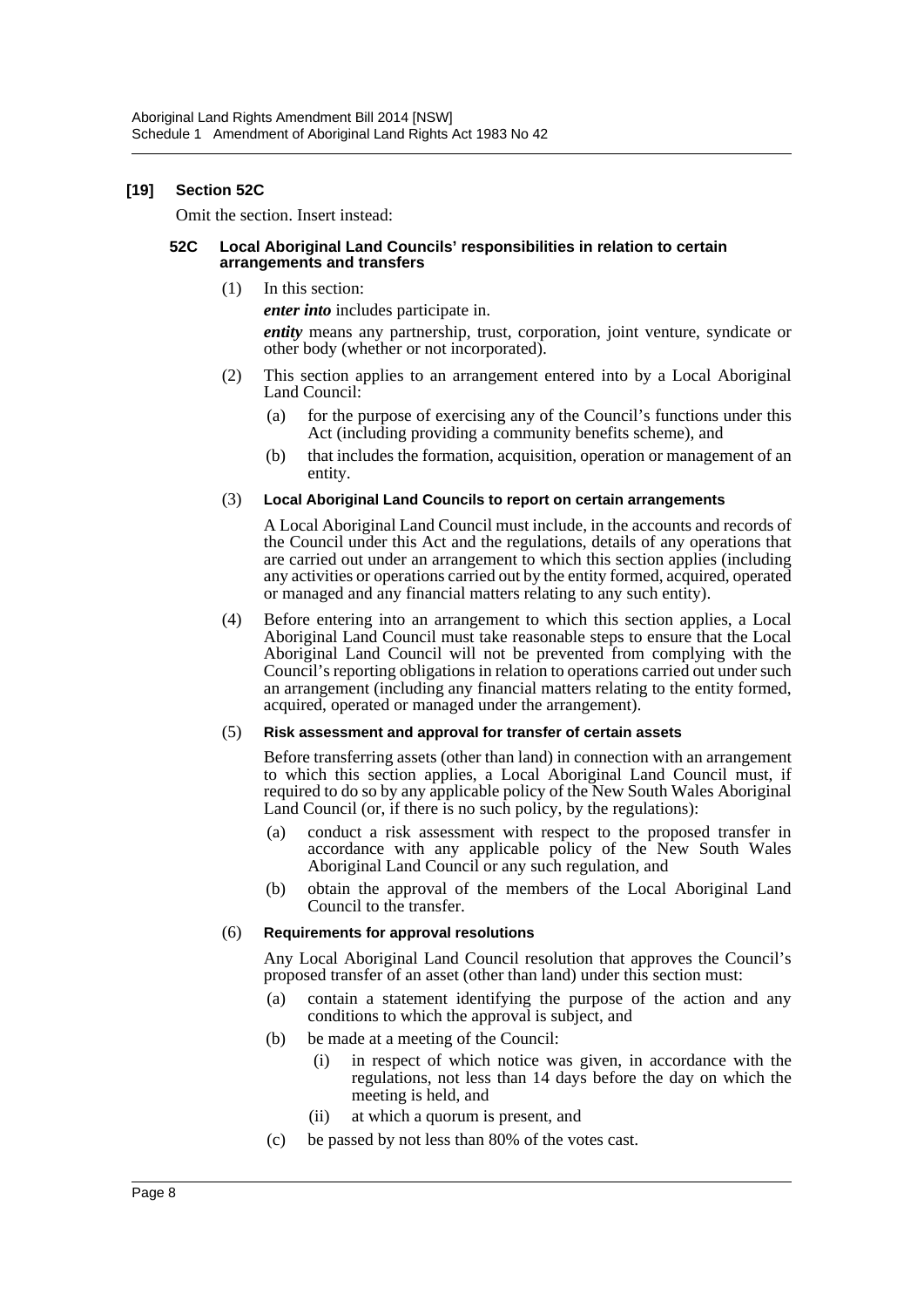#### (7) **Approval of termination of certain arrangements**

A Local Aboriginal Land Council must not terminate an arrangement to which this section applies, or dispose of an interest in an entity formed, acquired, operated or managed under such an arrangement, otherwise than in accordance with the approval of the Board of the Council.

#### **[20] Section 52G Functions exercised by Council resolution**

Omit section 52G (1) (d). Insert instead:

- (d) approval or amendment of the community, land and business plan of the Council,
- (d1) approval of transfers of assets under section 52C,

## **[21] Section 52G (1) (e)**

Omit "relate to short-term residential tenancy agreements".

Insert instead "do not require the approval of the New South Wales Aboriginal Land Council".

#### **[22] Section 57 Suspension of members from attending Council meetings**

Omit section 57 (1). Insert instead:

- (1) A Local Aboriginal Land Council may suspend a member of the Council (other than a Board member) from attending meetings of the Council for a specified time (not exceeding 3 years) if the Council decides that the conduct of the member:
	- (a) constitutes a serious breach of the Code of Conduct for members of the Local Aboriginal Land Council, or
	- (b) is otherwise detrimental to the best interests of the Council.

#### **[23] Section 57A**

Insert after section 57:

#### **57A Inactive members**

- (1) The chief executive officer of a Local Aboriginal Land Council may, by notice in writing to a member of the Council (other than a Board member of the Council), declare the member to be an inactive member if, and only if, the member has been absent from 6 consecutive meetings of the Council (or such other number of meetings as may be prescribed by the regulations).
- (2) Before declaring a member of a Local Aboriginal Land Council to be an inactive member, the chief executive officer of the Council must:
	- (a) inform the member, in writing, of the following:
		- (i) that the member will be declared to be an inactive member if the member does not attend the requisite number of meetings of the Council,
		- (ii) that the chief executive officer intends to declare the member to be an inactive member after the next meeting of the Council,
		- (iii) the date, time and location of the meeting of the Council after which the chief executive officer intends to make the declaration (being a meeting not less than 20 days after the date the notice is given, or such other period as may be prescribed by the regulations),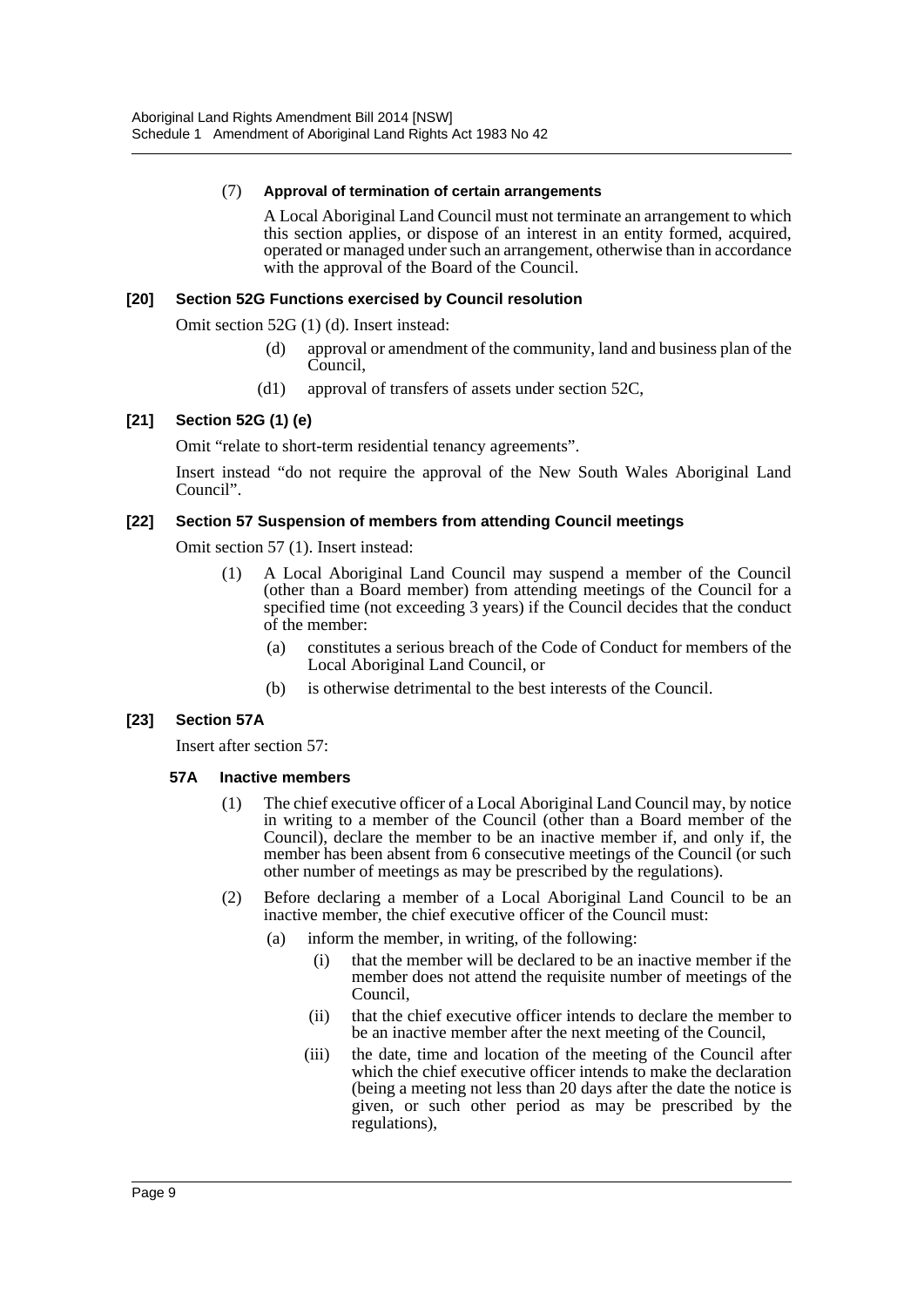- (iv) the process to be followed by the member to prevent the declaration being made or to cease being an inactive member, and
- (b) at the meeting of the Council after which the chief executive officer intends to declare a member inactive, inform the members in attendance at the meeting of the chief executive officer's intention.
- (3) If the chief executive officer of a Local Aboriginal Land Council declares a member of the Council to be an inactive member under subsection (1), the chief executive officer must make an entry in the Council's membership roll accordingly.
- (4) A member of a Local Aboriginal Land Council ceases to be an inactive member of the Council if the member:
	- (a) attends a meeting of the Council, or
	- (b) at any time after being informed of the chief executive officer's intention to declare a member to be inactive requests, in writing to the Registrar, that the member not be declared to be an inactive member.
- (5) If a member of a Local Aboriginal Land Council makes a request under subsection (4) (b), the Registrar must notify the chief executive officer of the relevant Council of the member's request and may issue a compliance direction to the chief executive officer in relation to the maintenance of the Council's membership roll.
- (6) A member of a Local Aboriginal Land Council, during any period that the member is declared to be an inactive member under this section, is not to be counted as a voting member of the Council for the purposes of determining the quorum required for a meeting of the Council.

#### **[24] Section 63 Board members**

Omit "second" from section 63 (1) and (3) wherever occurring. Insert instead "fourth".

#### **[25] Section 78A Chief executive officer**

Insert after section 78A (2) (a):

(a1) to assist in the preparation and implementation of the Council's community, land and business plan,

#### **[26] Section 78B Certain persons must not be employed as chief executive officers**

Insert after section 78B (2):

- (3) Despite subsection (1) (e), a person may, with the approval of the Board of a Local Aboriginal Land Council, be employed or continue to be employed as the chief executive officer of the Local Aboriginal Land Council, if the person would be prohibited merely because:
	- (a) the person is concerned in the management of a corporation established, acquired, operated or managed in connection with an arrangement to which section 52C applies, or
	- (b) the person is employed as the chief executive officer of another Local Aboriginal Land Council.

#### **[27] Section 79 Certain persons must not be employed**

Insert after section 79 (1):

(1A) The Registrar may determine that an offence committed by a person may be disregarded for the purposes of subsection (1) because of: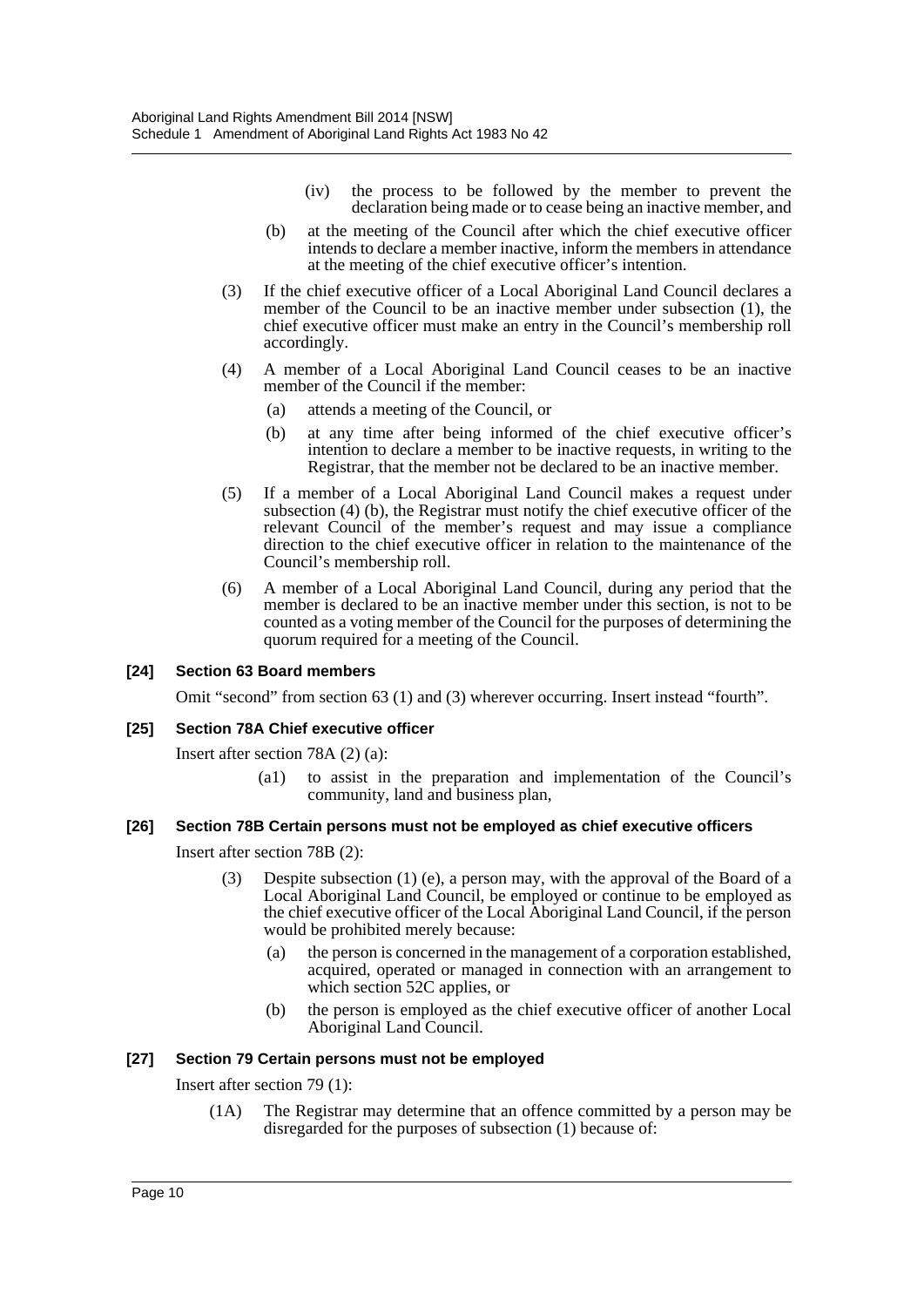- (a) the time that has passed since the offence was committed, or
- (b) the triviality of the acts or omissions giving rise to the offence, or
- (c) the nature and circumstances of the proposed employment.
- (1B) A person must not be employed as a staff member of, or engaged as a consultant to, a Local Aboriginal Land Council if the person has been convicted of:
	- (a) an offence that involves sexual intercourse with a child or of attempting, or of conspiracy or incitement, to commit an offence of that kind, or
	- (b) an offence under section 66EB of the *Crimes Act 1900*, or
	- (c) an offence under section 80D of the *Crimes Act 1900* where the person against whom the offence is committed is a person under the age of 18 years.

#### **[28] Section 79 (2)**

Omit "a councillor or an officer of a Local". Insert instead "an officer of an".

#### **[29] Section 79 (2)**

Omit "such a councillor or officer".

Insert instead "an officer of an Aboriginal Land Council".

#### **[30] Section 82 Community, land and business plans**

Insert after section 82 (1):

(1A) A Local Aboriginal Land Council must, within 9 months after the holding of an election of Board members for the Council, approve or amend the community, land and business plan for the Council that was in force immediately before the election.

## **[31] Section 83**

Omit the section. Insert instead:

#### **83 Matters covered by community, land and business plans**

A community, land and business plan of a Local Aboriginal Land Council must contain the following:

- (a) the objectives and strategy of the Council in relation to the acquisition, management and development of land and other assets,
- (b) the objectives and strategy of the Council in relation to the provision and management of community benefits schemes,
- (c) the objectives and strategy of the Council in relation to business enterprises and investment,
- (d) the objectives and strategy of the Council in relation to Aboriginal culture and heritage,
- (e) any other matter required to be included in the community, land and business plan by any applicable policy of the New South Wales Aboriginal Land Council,
- (f) any other matter prescribed by the regulations.

#### **[32] Section 84 Approval of community, land and business plans**

Omit section 84 (2).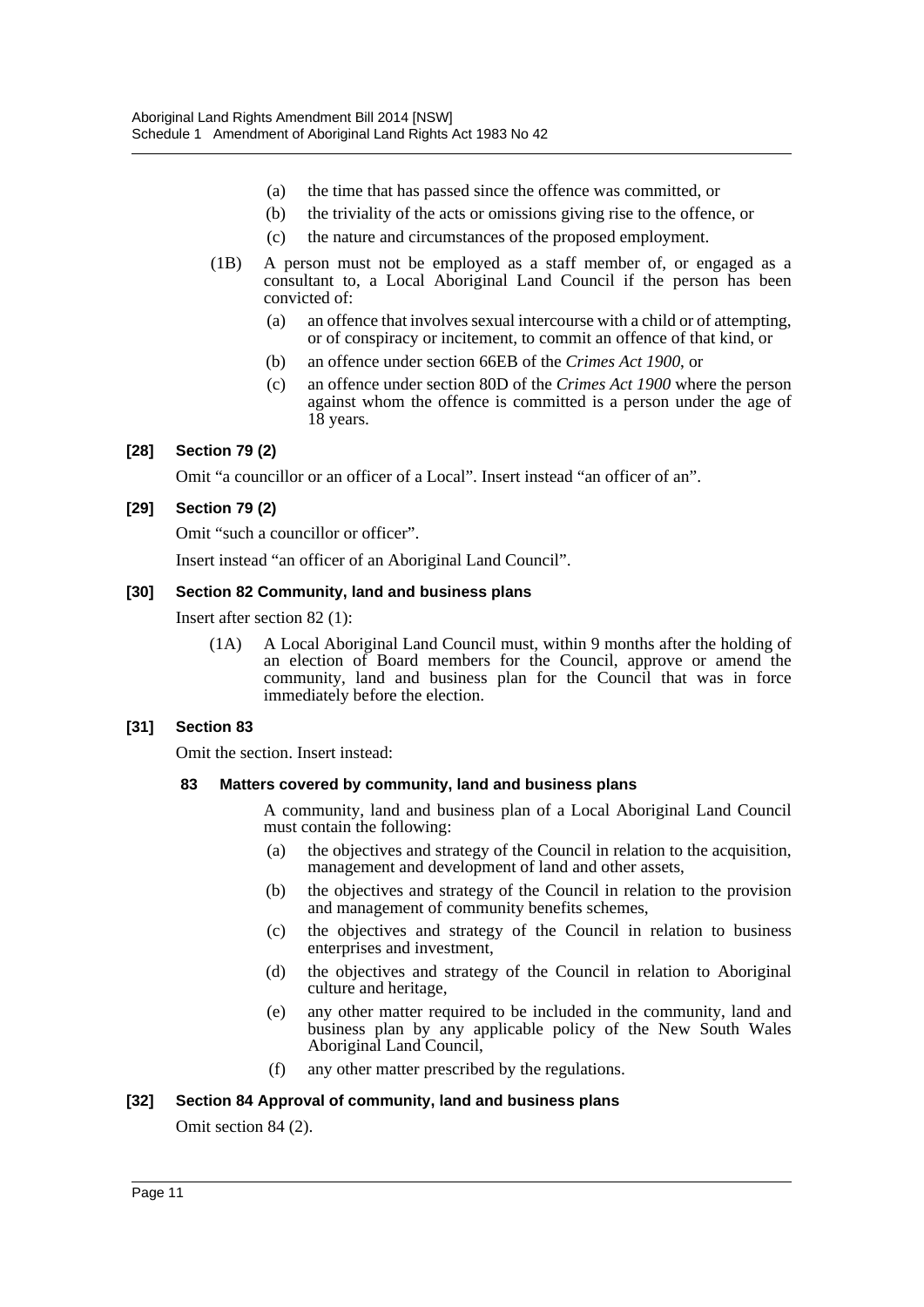## **[33] Section 84 (5A)**

Insert after section 84 (5):

- (5A) A Local Aboriginal Land Council must, not more than 14 days after approving or amending a community, land and business plan, provide the New South Wales Aboriginal Land Council with:
	- (a) a copy of the plan, and
	- (b) documentation demonstrating that the Council approved the plan in accordance with this Division.

#### **[34] Section 84 (6)**

Omit the subsection. Insert instead:

(6) A community, land and business plan for a Local Aboriginal Land Council takes effect on the day on which it is approved or on such later date as may be specified in the plan.

#### **[35] Section 85 Chairperson may refer community, land and business plan to New South Wales Aboriginal Land Council**

Omit section 85 (1).

#### **[36] Section 91 Changes on initiative of Minister**

Insert at the end of section 91 (1) (h):

, or

(i) has had an administrator appointed for a period of 6 months on one or more grounds, including the ground that the Local Aboriginal Land Council had been operating a community benefits scheme for the provision or acquisition of residential accommodation for Aboriginal persons in its area and the scheme continues to operate in contravention of the requirement for approval of the New South Wales Aboriginal Land Council under section 52A.

**Note.** Section 52A (1A) provides that the approval of the New South Wales Aboriginal Land Council is not required if the Local Aboriginal Land Council is a registered Aboriginal housing organisation (within the meaning of the *Aboriginal Housing Act 1998*) or a registered community housing provider (within the meaning of the *Community Housing Providers National Law (NSW)*).

#### **[37] Section 106 Functions of New South Wales Aboriginal Land Council**

Insert "or enter into Aboriginal Land Agreements" after "claims to Crown lands" in section 106 (2) (f).

#### **[38] Section 106 (3) (a1)**

Insert after section 106 (3) (a):

(a1) to assist and support Local Aboriginal Land Councils in exercising functions under this Act (including by the grant or loan of funds to Councils),

#### **[39] Section 106 (8) (d)**

Insert "(including by establishing, acquiring, operating or managing business enterprises)" after "business enterprises".

#### **[40] Section 108 Community benefits schemes**

Omit section 108 (1) (b).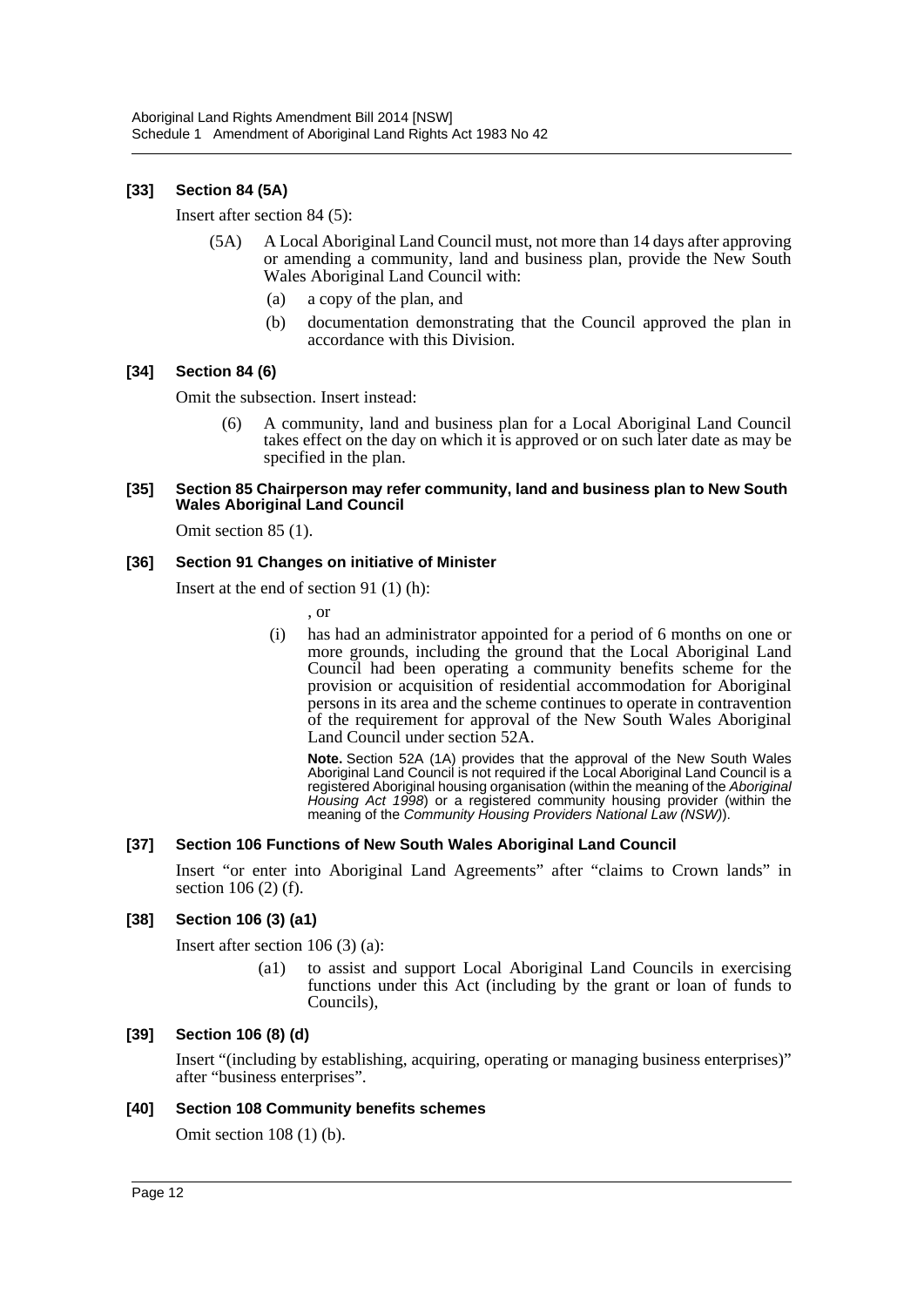#### **[41] Section 108 (1) (f)**

Omit the paragraph.

**[42] Section 109 Social housing schemes** Omit the section.

#### **[43] Section 111**

Omit the section. Insert instead:

#### **111 New South Wales Aboriginal Land Council's responsibilities in relation to certain arrangements and transfers**

(1) In this section:

*enter into* includes participate in.

*entity* means any partnership, trust, corporation, joint venture, syndicate or other body (whether or not incorporated).

- (2) This section applies to an arrangement entered into by the New South Wales Aboriginal Land Council:
	- (a) for the purpose of exercising any of the Council's functions under this Act (including providing a community benefits scheme), and
	- (b) that includes the formation, acquisition, operation or management of an entity.

#### (3) **NSWALC to report on certain arrangements**

The New South Wales Aboriginal Land Council must include, in the accounts and records of the Council under this Act and the regulations, details of any operations carried out under an arrangement to which this section applies (including any activities or operations carried out by the entity formed, acquired, operated or managed and any financial matters relating to any such entity).

(4) Before entering into an arrangement to which this section applies, the New South Wales Aboriginal Land Council must take reasonable steps to ensure that the Council will not be prevented from complying with the Council's reporting obligations in relation to the operations carried out under such an arrangement (including any financial matters relating to the entity formed, acquired, operated or managed under the arrangement).

#### (5) **Risk assessment and approval for transfer of certain assets**

Before transferring assets in connection with an arrangement to which this section applies the New South Wales Aboriginal Land Council must, if required to do so by any applicable policy of the New South Wales Aboriginal Land Council (or, if no such policy exists, by the regulations):

- (a) conduct a risk assessment with respect to the proposed transfer in accordance with any applicable policy of the Council (or, if no such policy exists, the regulations), and
- (b) obtain the approval of the councillors to the transfer.
- (6) A requirement under this section that a risk assessment be conducted, or that the approval of the councillors be obtained, in relation to the proposed transfer of land in connection with an arrangement to which this section applies, is in addition to the requirements of section 42D.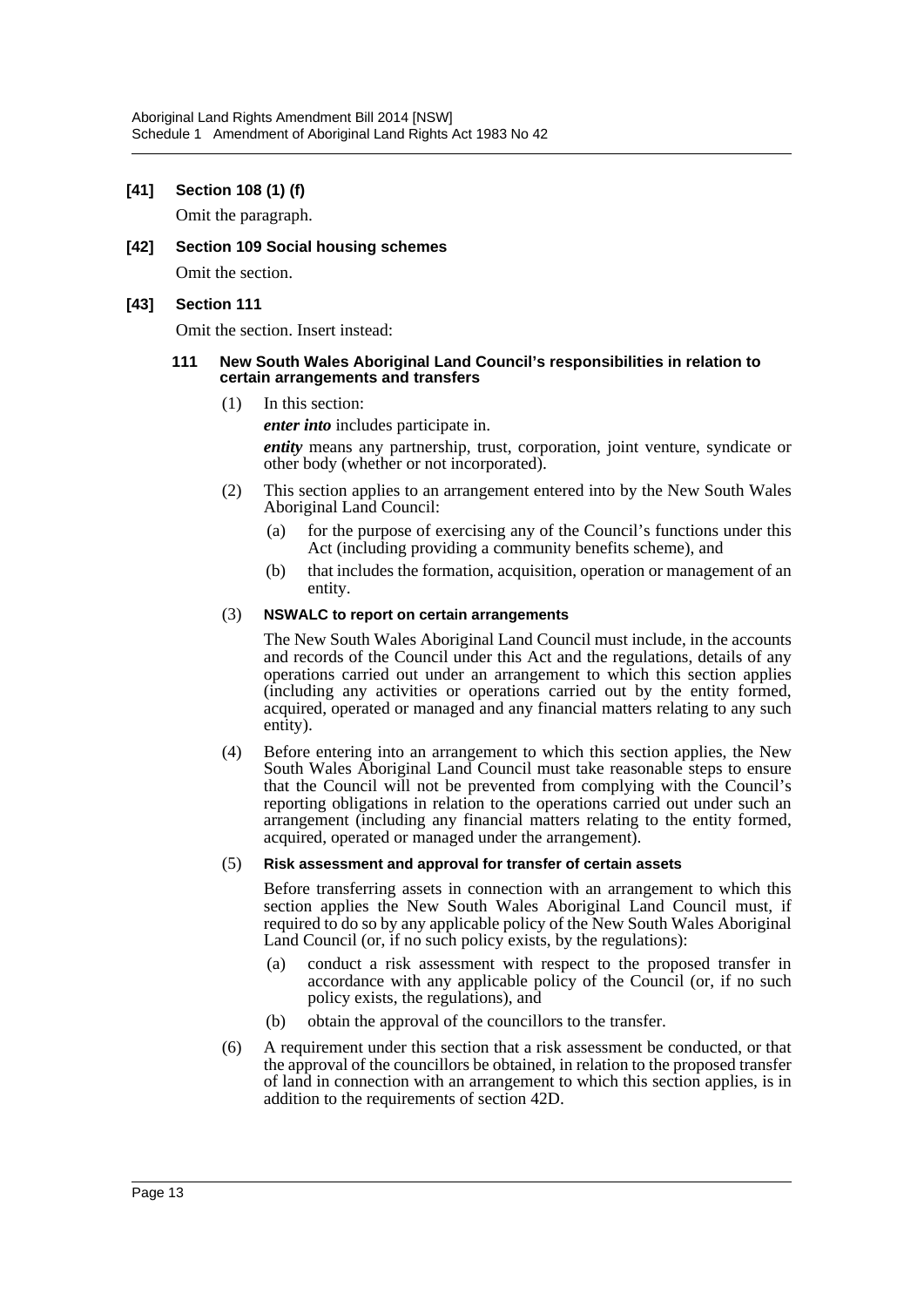#### (7) **Requirements for approval resolutions**

A resolution that approves the New South Wales Aboriginal Land Council's proposed transfer or disposal of an asset or termination of an arrangement under this section must:

- (a) contain a statement identifying the purpose of the action and any conditions to which the approval is subject, and
- (b) be made at a meeting of the Council:
	- (i) in respect of which notice was given, in accordance with the regulations, not less than 14 days before the day on which the meeting is held, and
	- (ii) at which a quorum is present, and
- (c) be passed by not less than 80% of the votes cast.

#### (8) **Approval of termination of certain arrangements**

The New South Wales Aboriginal Land Council may not terminate an arrangement to which this section applies, or dispose of an interest in an entity formed, acquired, operated or managed under such an arrangement, otherwise than in accordance with the approval of the councillors.

#### **[44] Section 113 Policies relating to Aboriginal Land Council functions**

Omit section 113 (1) (c). Insert instead:

(c) the management of investments by Local Aboriginal Land Councils,

## **[45] Section 113 (1) (f)**

Insert ", including any requirements for the verification and certification of accounts" after "Councils".

## **[46] Section 113 (1) (g1)**

Insert after section 113  $(1)$   $(g)$ :

(g1) the entering into arrangements by Aboriginal Land Councils that include the formation, acquisition, operation or management of an entity (within the meaning of section  $52C$ ) for the purpose of exercising any of the Aboriginal Land Council's functions under this Act (including providing a community benefits scheme),

## **[47] Section 137B Matters covered by plans**

Omit "for carrying out" from section 137B (1) (c).

Insert instead "in relation to".

## **[48] Section 138A Certain persons must not be employed as Chief Executive Officer**

Insert after section 138A (2):

(3) Despite subsection (1) (e), a person may, with the approval of the councillors, be employed or continue to be employed as the Chief Executive Officer of the New South Wales Aboriginal Land Council if the person would be prohibited merely because the person is concerned in the management of a corporation established, acquired, operated or managed under an arrangement to which section 111 applies.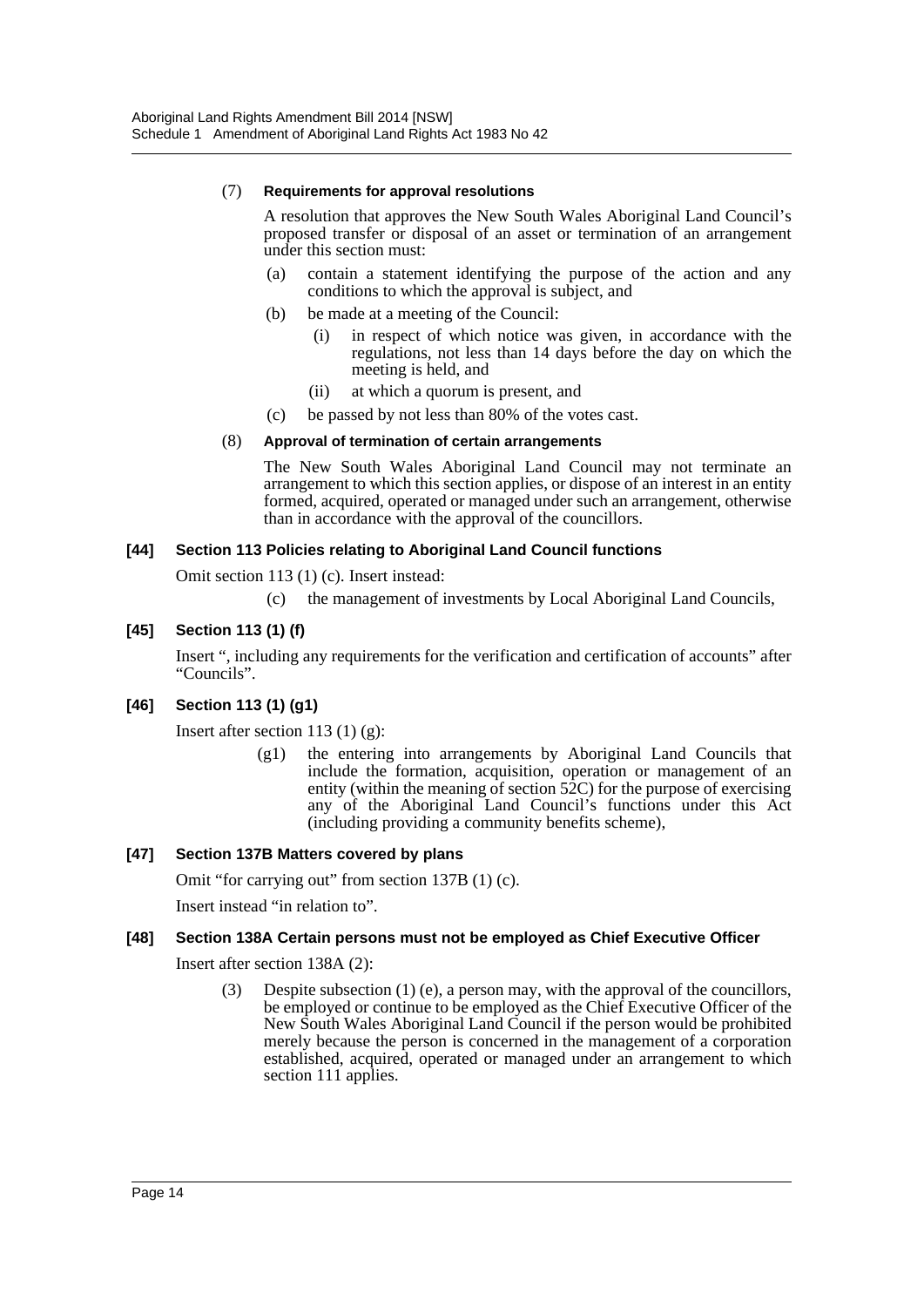## **[49] Section 139 Functions of Chief Executive Officer**

Insert after section 139 (2) (a):

(a1) to assist in the preparation and implementation of the Council's community, land and business plan,

#### **[50] Section 152 Local Aboriginal Land Council Accounts**

Omit section 152 (4). Insert instead:

- (4) Money to the credit of the account may be invested:
	- (a) in any manner authorised by the regulations, and
		- (b) subject to any applicable policy of the New South Wales Aboriginal Land Council—in any manner in which the New South Wales Aboriginal Land Council Account may be invested.

#### **[51] Section 153 Local Aboriginal Land Councils to keep accounts**

Omit section 153 (2)–(3). Insert instead:

- (2) Each such Council must:
	- (a) prepare financial statements for each financial year in accordance with any applicable policy of the New South Wales Aboriginal Land Council, and
	- (b) if required to do so by any applicable policy of the New South Wales Aboriginal Land Council, cause the accounts to be submitted for verification and certification.
- (2A) A policy of the New South Wales Aboriginal Land Council may require the accounts of a Local Aboriginal Land Council to be submitted for verification and certification by:
	- (a) an auditor, or
	- (b) any other person, or class of persons, as may be specified by the policy.
- (3) The financial statements must, if required by any applicable policy of the New South Wales Aboriginal Land Council, be submitted for verification and certification by an auditor appointed by the Local Aboriginal Land Council concerned from a list of auditors kept by the New South Wales Aboriginal Land Council.

#### **[52] Section 153 (4)**

Omit the subsection.

#### **[53] Section 153 (5) and (6)**

Omit "audited" wherever occurring.

#### **[54] Section 154 Regulations may set requirements to judge satisfactory financial statements**

Omit the section.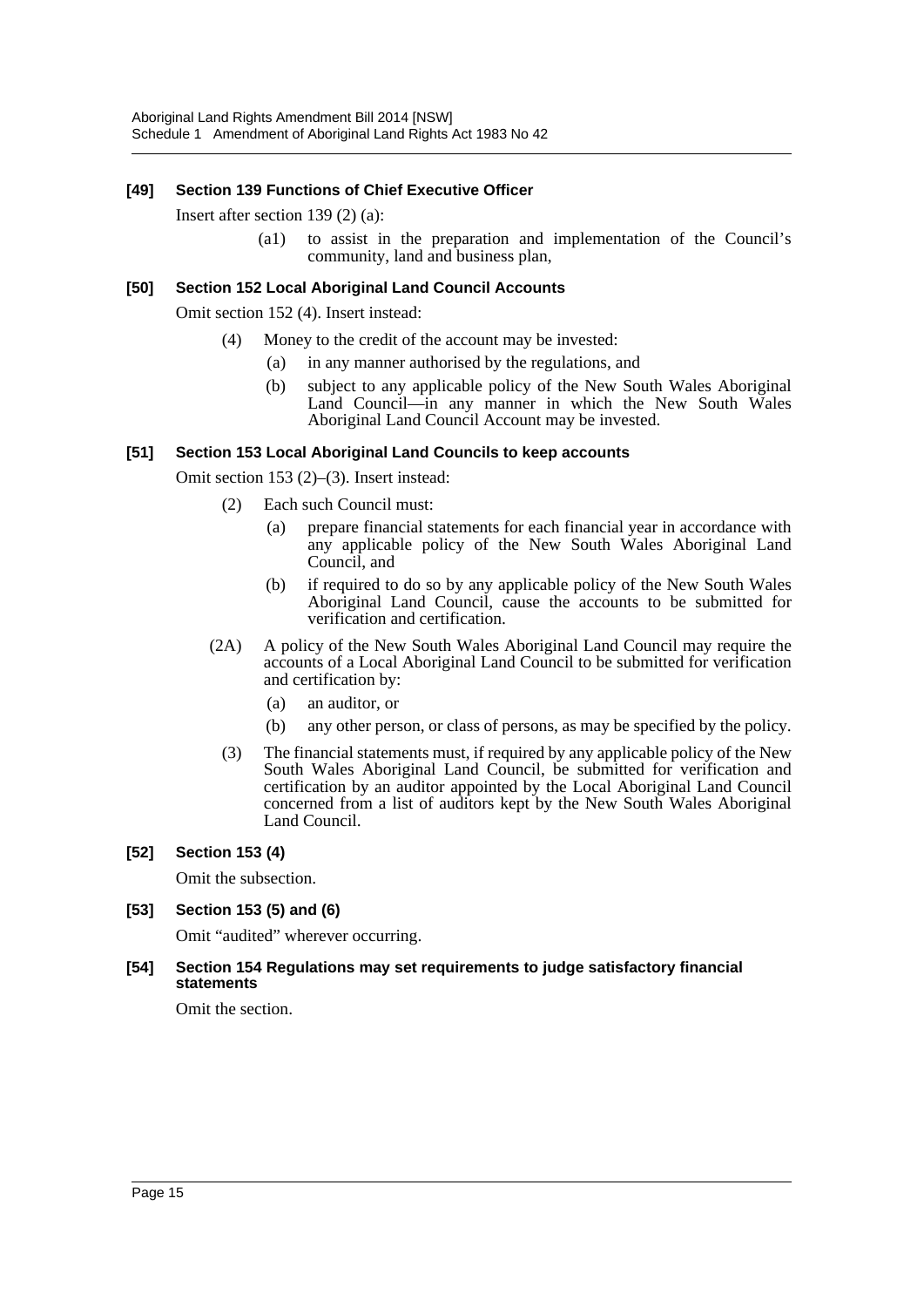#### **[55] Section 158**

Omit the section. Insert instead:

#### **158 Budget of Local Aboriginal Land Councils**

- (1) Each Local Aboriginal Land Council must, before the commencement of each financial year, prepare and adopt a detailed budget relating to the Council's proposed operations during that financial year.
- (2) The budget must be prepared in accordance with any applicable policy of the New South Wales Aboriginal Land Council and be submitted to the New South Wales Aboriginal Land Council not less than 10 weeks before the commencement of the financial year to which the budget relates.
- (3) The New South Wales Aboriginal Land Council may require a Local Aboriginal Land Council to resubmit a budget under this section if the New South Wales Aboriginal Land Council is satisfied that the budget does not meet the requirements of this section.

#### **[56] Section 160 NSW Aboriginal Land Council may give other Councils directions regarding accounting**

Omit "to Local Aboriginal Land Councils" from section 160 (1).

Insert instead "to a Local Aboriginal Land Council or class of Local Aboriginal Land Councils".

#### **[57] Section 160 (1) (c)**

Omit the paragraph. Insert instead:

(c) other matters relating to the keeping of accounts and records and the making of reports by those Councils.

#### **[58] Section 161 Annual reports**

Omit section 161 (2). Insert instead:

(2) The report of the operations of a Local Aboriginal Land Council must be prepared in accordance with any applicable policy of the New South Wales Aboriginal Land Council.

#### **[59] Section 165AA**

Insert after section 165:

#### **165AA Registrar to report on exercise of functions**

- (1) The Registrar must in each year, as soon as practicable after 30 June, but on or before 1 November, provide a report to the Minister on the exercise of the Registrar's functions to ensure that Aboriginal Land Councils comply with this Act.
- (2) The report is to contain the following particulars:
	- (a) details of the circumstances in which the Registrar has issued compliance directions to Aboriginal Land Councils,
	- (b) details of the investigations of complaints regarding misconduct by councillors, Board members and members of staff of, and consultants to, Aboriginal Land Councils and breaches of this Act and the regulations,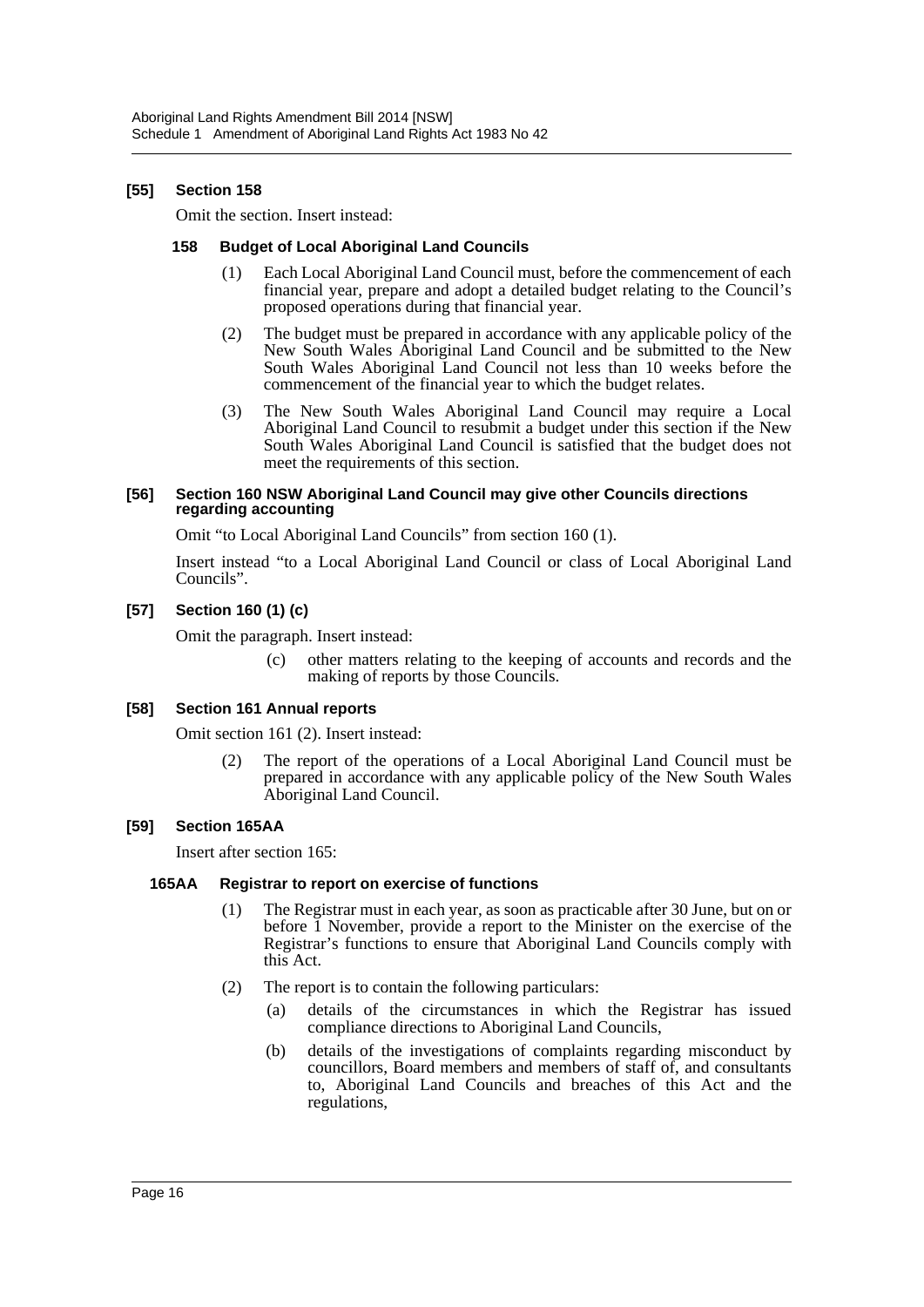- (c) details of the appointment of investigators and administrators to Local Aboriginal Land Councils, including details of the outcome of any investigation carried out by an investigator,
- (d) such other information in relation to the Registrar's exercise of his or her functions as may be prescribed by the regulations.

## **[60] Section 165A Delegation**

Omit section 165A (a). Insert instead:

(a) any person employed in Aboriginal Affairs, Department of Education and Communities, or

#### **[61] Part 10, heading**

Omit the heading. Insert instead:

# **Part 10 Conduct, disclosure and disciplinary matters**

#### **[62] Section 177 Codes of conduct**

Omit section 177 (1). Insert instead:

- (1) Every Local Aboriginal Land Council must, within such period as the Registrar directs, prepare and submit to the Registrar for approval:
	- (a) a code of conduct to be observed by all officers and members of staff of the Council, and
	- (b) a code of conduct to be observed by all members of the Council.

## **[63] Section 177 (3)**

Omit "its". Insert instead "a".

#### **[64] Part 10, Division 3A, heading**

Omit the heading. Insert instead:

## **Division 3A Disciplinary action**

#### **[65] Sections 181A–181F**

Omit sections 181A–181I. Insert instead:

#### **181A Interpretation**

(1) In this Division:

*disciplinary action* means action referred to in section 181F.

*disciplinary proceedings* means proceedings under this Division in relation to the alleged behaviour or misconduct of an officer or member of staff of an Aboriginal Land Council.

*member of staff* means a member of staff of an Aboriginal Land Council, and includes a consultant to the Council.

*misconduct* includes any of the following:

- (a) a contravention of a provision of this Act or the regulations,
- (b) a contravention of an applicable code of conduct,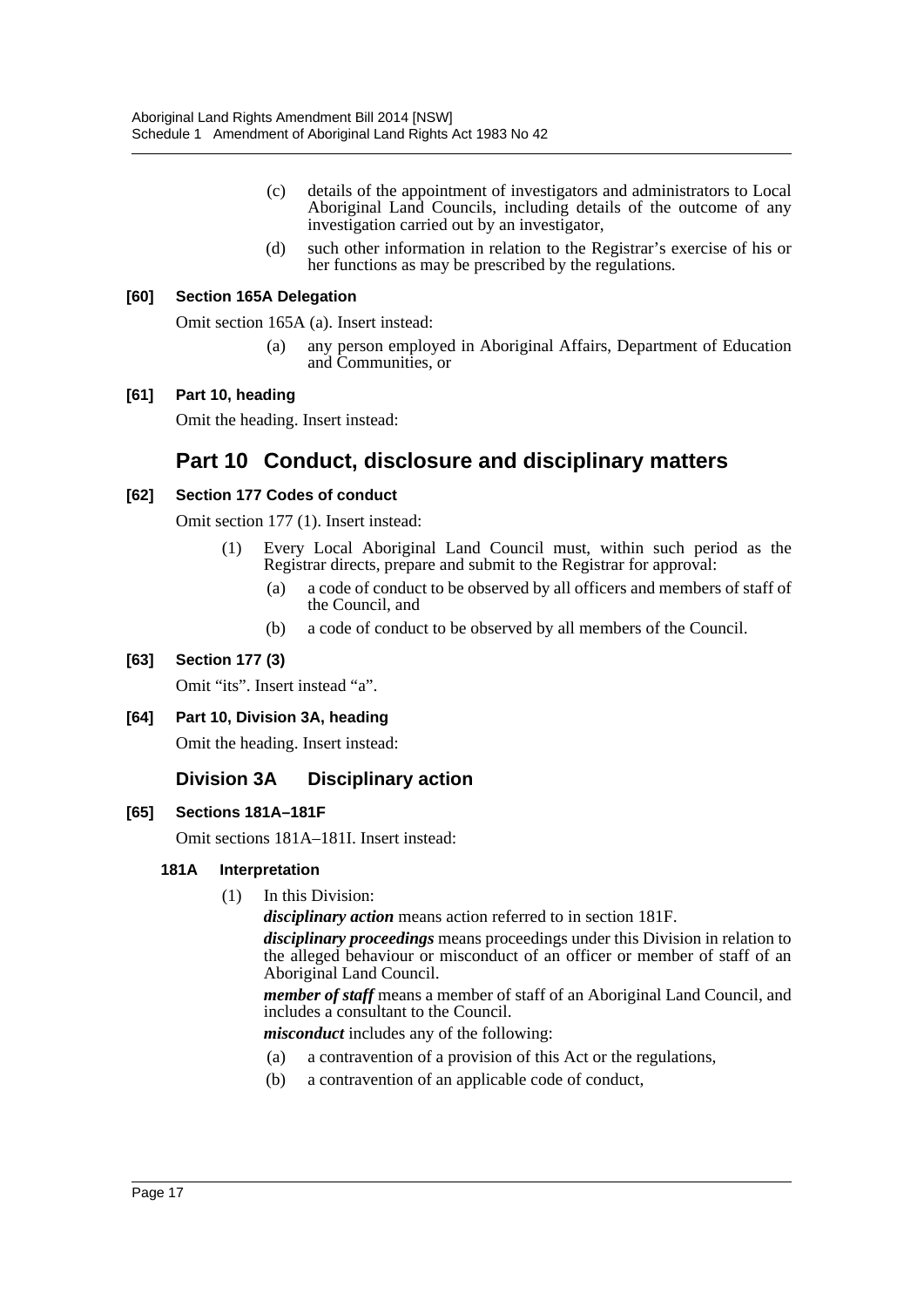- (c) an act of disorder committed by:
	- (i) a councillor at a meeting of the New South Wales Aboriginal Land Council, or
	- (ii) a Board member of a Local Aboriginal Land Council at a meeting of the Board or of the Local Aboriginal Land Council.
- (2) A reference in this Division to *misconduct* includes a reference to misconduct that consists of an omission or failure to do something.

#### **181B Grounds for disciplinary action**

The grounds on which disciplinary action may be taken against an officer or member of staff of an Aboriginal Land Council under this Division include the following:

- (a) the behaviour of the officer or member of staff has:
	- (i) been disruptive over a period, and
	- (ii) involved more than one incident of misconduct during that period,

and the pattern of behaviour during that period is of a sufficiently serious nature as to justify the taking of disciplinary action,

(b) the officer or member of staff has failed to disclose pecuniary interests in accordance with Division 4 or engaged in any other misconduct of a sufficiently serious nature as to justify the taking of disciplinary action.

#### **181C Formal censure for misconduct**

- (1) An Aboriginal Land Council or a Board of a Local Aboriginal Land Council may, by resolution at a meeting, formally censure an officer or member of staff of the Council.
- (2) A formal censure resolution may be passed only if the Council or Board is satisfied that the officer or member of staff has engaged in misconduct on one or more occasions.
- (3) The Council or Board must specify in the formal censure motion the grounds on which it is satisfied that the officer or member of staff should be censured.

#### **181D Initiating disciplinary proceedings**

- (1) Disciplinary proceedings against an officer or member of staff of an Aboriginal Land Council may be initiated by:
	- (a) a complaint or allegation made to the Registrar that there are grounds for taking disciplinary action against the officer or member of staff, or
	- (b) a report by the Independent Commission Against Corruption (other than a report in which the Commission recommends that consideration be given to the taking of disciplinary action against the officer or member of staff), or
	- (c) a report by the Ombudsman (other than a report in which the Ombudsman states that the Ombudsman is satisfied that grounds exist that warrant the taking of disciplinary action against the officer or member of staff of the Council).

**Note.** Section 181K provides that the Registrar must not take disciplinary action against an officer or member of staff of an Aboriginal Land Council on the basis of a report by the Independent Commission Against Corruption or the Ombudsman recommending that disciplinary action be taken. In such cases the matter must be referred to the Civil and Administrative Tribunal.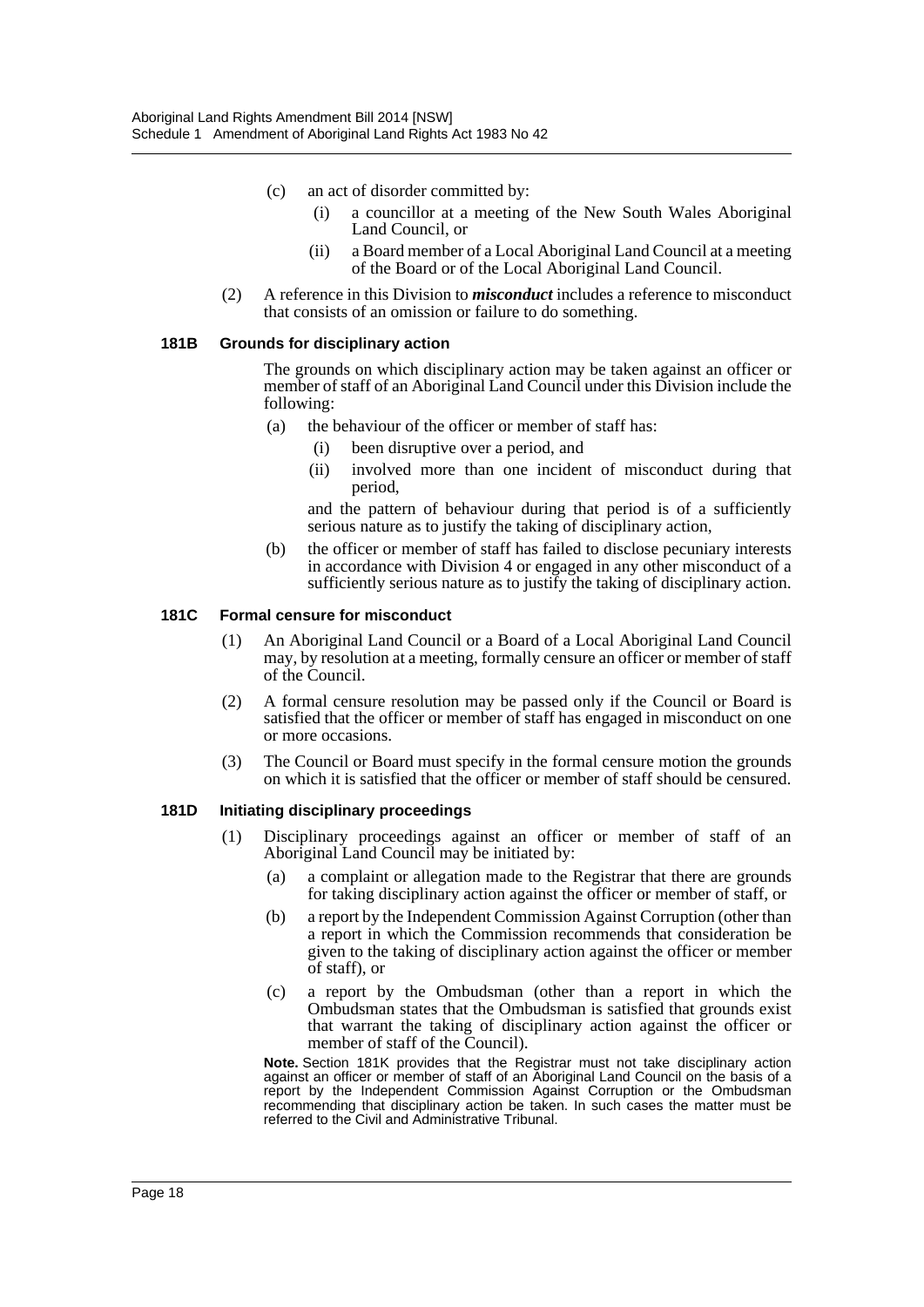- (2) A complaint or allegation that there are grounds for taking disciplinary action against an officer or member of staff of an Aboriginal Land Council:
	- (a) may be made by an Aboriginal Land Council, the Board of a Local Aboriginal Land Council, a member of an Aboriginal Land Council or any other person, and
	- (b) need not be in writing.
- (3) The Registrar may request a person who makes any such complaint or allegation to provide, within a specified period, further information in relation to any matter arising from the complaint or allegation.
- (4) Nothing in this section prevents the Registrar from initiating disciplinary proceedings against a person on the Registrar's own initiative.
- (5) If the Registrar initiates disciplinary proceedings against an officer or member of staff of an Aboriginal Land Council, the Registrar may request that the Council or Board of the Council furnish the Registrar with a report in relation to the officer's or member of staff's alleged misconduct.
- (6) This section authorises the Independent Commission Against Corruption or the Ombudsman to make a report to the Registrar for the purposes of this section or any other provision of this Act.

#### **181E Registrar to investigate misconduct**

- (1) The Registrar is to conduct an investigation, or authorise an investigator to conduct an investigation, and prepare a report, into matters raised by or connected with disciplinary proceedings initiated under this Division. **Note.** Section 216 provides for the appointment of investigators by the Registrar.
- (2) However, the Registrar may decide not to conduct an investigation or decide to terminate an investigation or to take no further action in relation to alleged misconduct, if the Registrar is satisfied of one or more of the following:
	- (a) the complaint or allegation initiating the disciplinary proceedings was not made in good faith,
	- (b) the alleged misconduct is trivial or does not warrant investigation or further investigation,
	- (c) the alleged misconduct has been investigated by another authority or is the subject of other proceedings under this Act or any other Act,
	- (d) the alleged misconduct should be referred to another authority for investigation or it is not appropriate that the Registrar investigate the alleged misconduct,
	- (e) the alleged misconduct should not be the subject of disciplinary action under this Division or that no further action is warranted,
	- (f) the alleged misconduct occurred more than 2 years before the complaint or allegation was made and the Registrar is not satisfied as to the reasons for the delay in making the complaint or allegation,
	- (g) there are insufficient particulars provided in connection with the alleged misconduct to allow the Registrar to investigate the alleged misconduct,
	- (h) the person making the complaint or allegation has not responded to a request for further information within the time specified by the Registrar.
- (3) Whether the Registrar decides to or not to conduct an investigation, or to take no further action, in relation to alleged misconduct, the Registrar is to prepare a statement of reasons for that decision.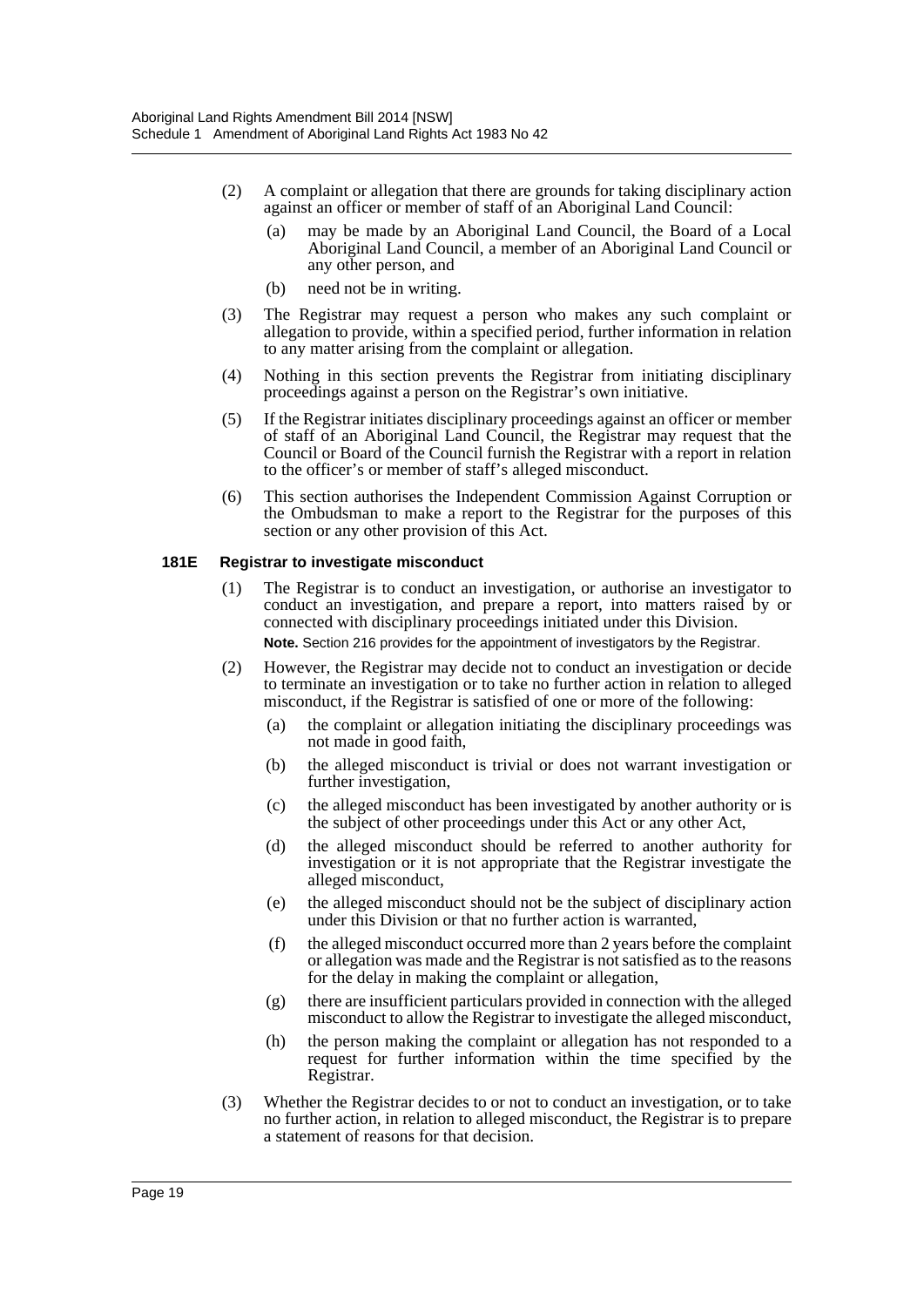- (4) The Registrar may, at any time after commencing an investigation, decide to terminate the investigation and take no further action in respect of the alleged misconduct on the grounds referred to in subsection (2).
- (5) The Registrar must, as soon as practicable after making a decision under this section, notify the following of that decision:
	- (a) the officer or member of staff concerned,
	- (b) in the case of a complaint or allegation made by an Aboriginal Land Council, the Board of a Local Aboriginal Land Council, a member of an Aboriginal Land Council or any other person—the person who made the complaint or allegation.

#### **181F Registrar may take disciplinary action**

- (1) The Registrar may, if satisfied that there are grounds for the taking of disciplinary action against an officer or member of staff of an Aboriginal Land Council, do one or more of the following:
	- (a) counsel or reprimand the officer or member of staff,
	- (b) recommend that the Aboriginal Land Council dismiss the member of staff,
	- (c) recommend that the Aboriginal Land Council take other action against the officer or member of staff,
	- (d) in the case of an officer, suspend the officer.
- (2) The Registrar must not take disciplinary action against an officer or member of staff of an Aboriginal Land Council under this section unless:
	- (a) the matter has been investigated under this Division, or
	- (b) the Registrar is satisfied, on the basis of a report by the Independent Commission Against Corruption or the Ombudsman (other than a report referred to in section 181K), that disciplinary action should be taken against the officer or member of staff.

**Note.** Section 181K provides that the Registrar must not take disciplinary action against an officer or member of staff of an Aboriginal Land Council on the basis of a report by the Independent Commission Against Corruption or the Ombudsman recommending that disciplinary action be taken. In such cases the matter must be referred to the Civil and Administrative Tribunal.

- (3) If the Registrar decides to take disciplinary action against an officer or member of staff of an Aboriginal Land Council under this section, the Registrar is to prepare a statement of reasons for that decision.
- (4) Notice of the decision and a copy of the statement of reasons for the decision is to be served on the officer or member of staff concerned.
- (5) If the Registrar decides to suspend an officer, the notice must specify the period of suspension (not more than 6 months) and the date on which the suspension commences (not less than 7 days after the date the notice is served on the officer).

#### **[66] Section 181J Appeals against disciplinary action by Registrar**

Omit "A member of staff" from section 181J (1).

Insert instead "An officer or member of staff of an Aboriginal Land Council".

#### **[67] Section 181J (2)**

Omit "member of staff". Insert instead "officer or member of staff".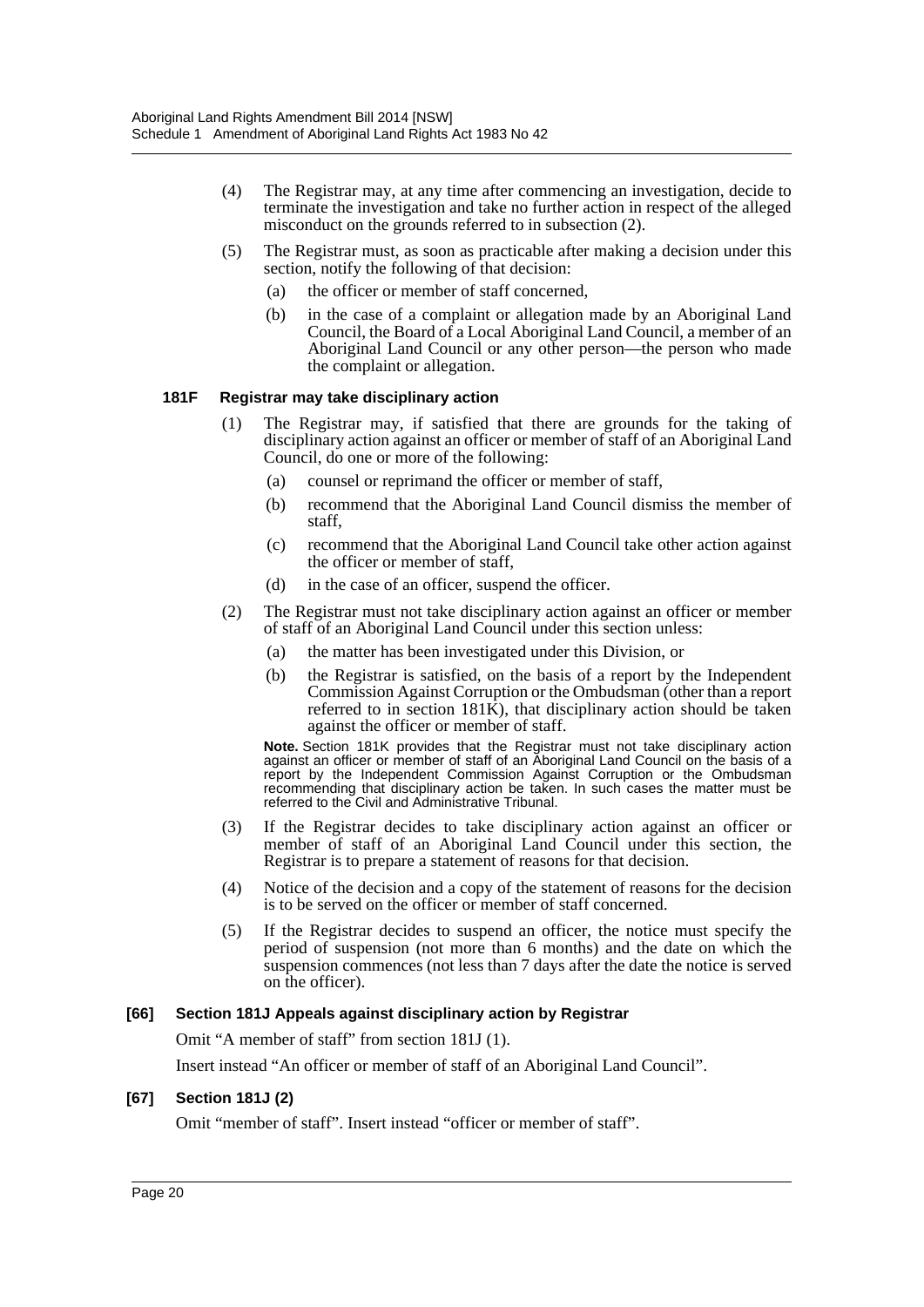#### **[68] Section 181J (6)**

#### Insert after section 181J (5):

(6) If a decision to suspend an officer is quashed, any fee or other remuneration withheld during the period of suspension is payable to the officer.

#### **[69] Section 181K Referral of matters to NCAT**

Omit section 181K (1) and (2). Insert instead:

- (1) The Registrar is to refer the alleged misconduct of an officer or member of staff of an Aboriginal Land Council for the consideration of the Civil and Administrative Tribunal instead of taking disciplinary action if:
	- (a) the Independent Commission Against Corruption has made a report recommending that consideration be given to the taking of disciplinary action against the officer or member of staff, or
	- (b) the Ombudsman has made a report stating that the Ombudsman is satisfied that grounds exist that warrant the taking of disciplinary action against the officer or member of staff, or
	- (c) the Registrar is of the opinion that the matter should be referred to the Tribunal.
- (2) If the Registrar refers any alleged misconduct to the Civil and Administrative Tribunal under this section, the Registrar is to prepare a statement of reasons for doing so and provide a copy of the statement to the officer or member of staff concerned.

#### **[70] Section 181L Alternatives to suspension or referral to NCAT**

Omit section 181L (1).

#### **[71] Section 181L (3)**

Omit "suspending a councillor or Board member from office under this Division or taking action in relation to a member of staff".

Insert instead "taking disciplinary action against an officer or member of staff of an Aboriginal Land Council".

#### **[72] Section 181M Expenses to be borne by Aboriginal Land Councils**

Omit "a request made under section 181C" from section 181M (1).

Insert instead "disciplinary proceedings arising from a complaint or allegation made by an Aboriginal Land Council or the Board of a Local Aboriginal Land Council".

#### **[73] Section 181M (1)**

Omit "the request". Insert instead "alleged misconduct".

#### **[74] Section 181M (2)**

Omit the subsection. Insert instead:

(2) The Registrar may make a determination of the amount of the expenses referred to in subsection (1) and serve a notice requiring the amount so determined to be paid in recovery of the Registrar's expenses on the Aboriginal Land Council concerned.

#### **[75] Section 181N Reasons to be given**

Omit the section.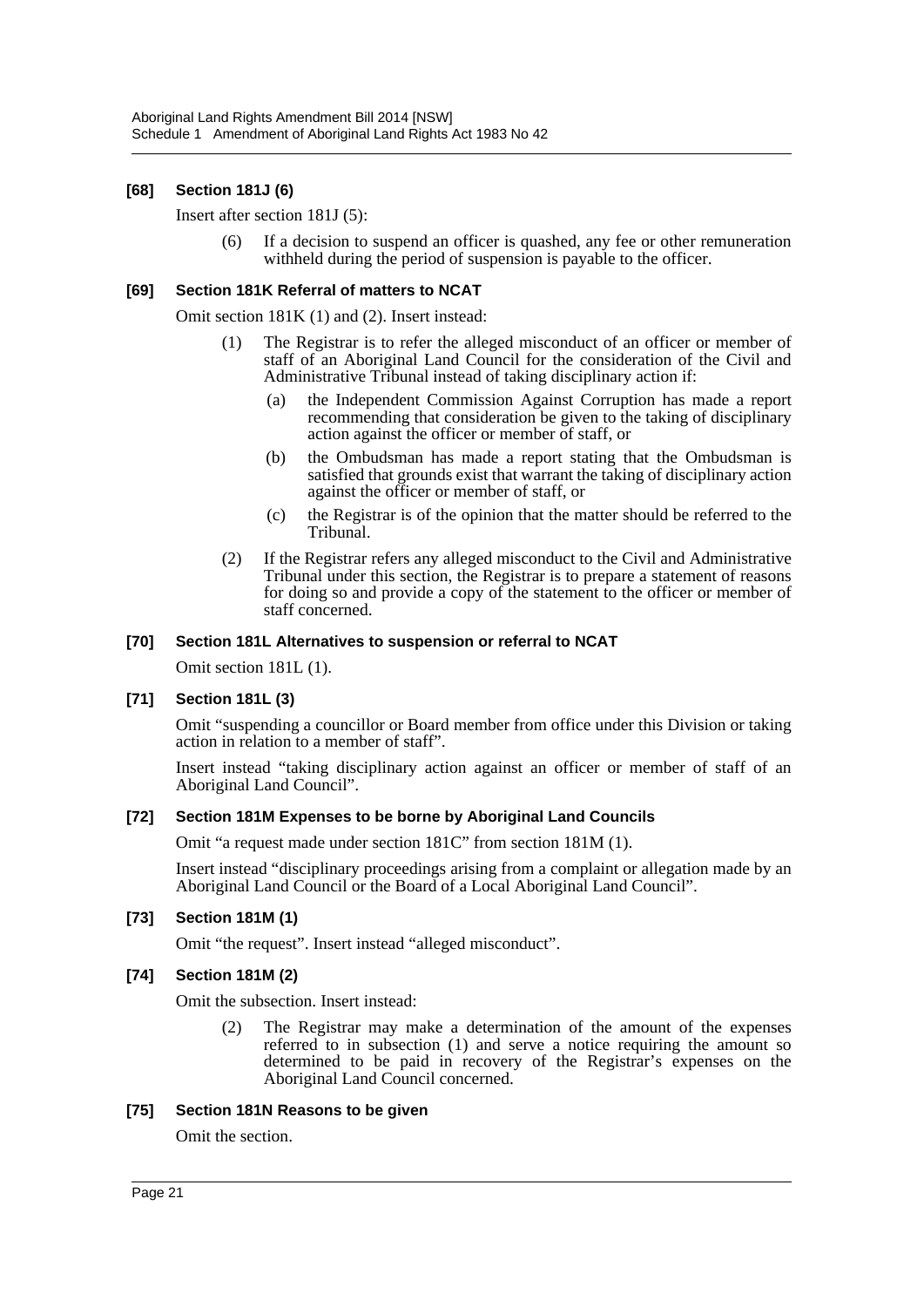| $[76]$ | Section 1810 Other proceedings or actions not affected                                |
|--------|---------------------------------------------------------------------------------------|
|        | Omit "a councillor, Board member or". Insert instead "an officer or a".               |
| $[77]$ | Section 184 Disclosure and presence in meetings                                       |
|        | Omit "or a councillor" from section 184 (1).                                          |
| $[78]$ | <b>Section 184 (2)</b>                                                                |
|        | Omit ", member of staff or councillor". Insert instead "or member of staff".          |
| [79]   | <b>Section 186 General disclosure</b>                                                 |
|        | Omit "or a councillor to the effect that the officer, staff member or councillor".    |
|        | Insert instead "to the effect that the officer or staff member".                      |
| [80]   | <b>Section 186</b>                                                                    |
|        | Omit ", staff member's or councillor's" wherever occurring.                           |
|        | Insert instead "or staff member's".                                                   |
| [81]   | Part 10, Division 5 Complaints concerning non-disclosure                              |
|        | Omit the Division.                                                                    |
| $[82]$ | Part 10, Division 6, Subdivision 1 Proceedings relating to pecuniary interest matters |
|        | Omit the Subdivision.                                                                 |
| $[83]$ | Part 10, Division 6, Subdivision 2, heading                                           |
|        | Omit the heading. Insert instead:                                                     |
|        | <b>Subdivision 2</b><br>Proceedings relating to misconduct                            |
| [84]   | Section 199A, heading                                                                 |
|        | Omit "misbehaviour". Insert instead "misconduct".                                     |
| $[85]$ | Section 211 Decision of NCAT-interest matters                                         |
|        | Omit the section.                                                                     |
| [86]   | Section 211A Decision of NCAT-conduct matters                                         |
|        | Omit "may, if" wherever occurring in section 211A (2) and (3).                        |
|        | Insert instead "may do any one or more of the following if".                          |
| $[87]$ | Section 211A (2) and (3)                                                              |
|        | Omit "behaviour" wherever occurring. Insert instead "conduct".                        |
| [88]   | <b>Section 211A (2)</b>                                                               |
|        | Omit "a councillor or Board member" where firstly occurring.                          |
|        | Insert instead "an officer of an Aboriginal Land Council".                            |
| [89]   | Section 211A (2) (a)-(c)                                                              |
|        | Omit "the councillor or Board member" wherever occurring.                             |
|        | Insert instead "the officer".                                                         |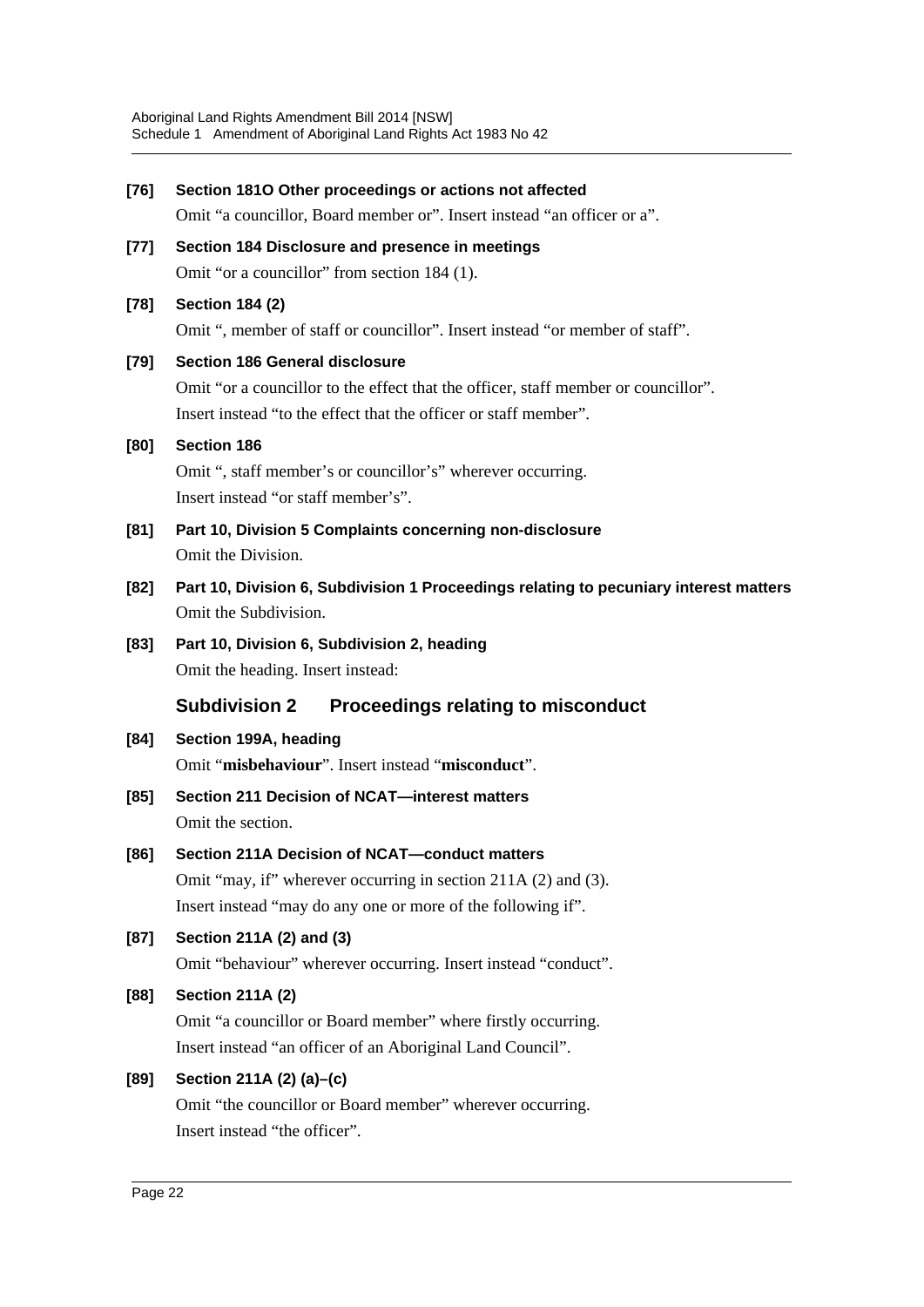## **[90] Section 211A (2) (d)**

Omit the paragraph. Insert instead:

- (d) if the referral relates to an officer of an Aboriginal Land Council who:
	- holds office as a councillor or Board member—suspend the officer from holding that office for a period not exceeding 2 years, or
	- (ii) holds office as the Chairperson or Deputy Chairperson of the New South Wales Aboriginal Land Council—remove the officer from that office, or

## **[91] Section 211A (2) (e)–(g)**

Omit section 211A (2) (e). Insert instead:

- (e) if the officer holds office as a councillor or Board member—disqualify the officer from holding that office for a period not exceeding 5 years, or
- (f) order the officer to pay a pecuniary penalty of up to \$11,000, or
- (g) order the officer to reimburse the Aboriginal Land Council for any loss incurred by the Council.

#### **[92] Section 216**

Omit the section. Insert instead:

#### **216 Appointment of investigator into Aboriginal Land Councils**

- (1) The New South Wales Aboriginal Land Council must prepare a list of investigators in accordance with the regulations from which the Registrar may appoint an investigator to investigate the affairs, or specified affairs, of a Local Aboriginal Land Council and submit that list to the Minister for approval (the *list of investigators*).
- (2) The Registrar may appoint, from the list of investigators, an investigator to investigate the affairs, or specified affairs, of a Local Aboriginal Land Council, including the efficiency and effectiveness of the Council, but only with the approval of the New South Wales Aboriginal Land Council.
- (3) The Minister may appoint an investigator to investigate the affairs, or specified affairs, of the New South Wales Aboriginal Land Council, including the efficiency and effectiveness of the Council.
- (4) If the Minister appoints an investigator to investigate the affairs of the New South Wales Aboriginal Land Council, the Minister must prepare a report in writing of the Minister's reasons for appointing the investigator to investigate the New South Wales Aboriginal Land Council.
- (5) The Minister is to cause a copy of such a report to be laid before both Houses of Parliament as soon as practicable after the investigator is appointed.
- (6) An investigator appointed under this section is to be paid out of the funds of the New South Wales Aboriginal Land Council. However, in the case of an investigator appointed to investigate the affairs, or specified affairs, of a Local Aboriginal Land Council, the New South Wales Aboriginal Land Council may recover that amount from the Council concerned.

#### **[93] Section 217 Contents of investigator's instrument of appointment**

Omit "the Minister appoints an investigator" from section 217 (1).

Insert instead "an investigator is appointed".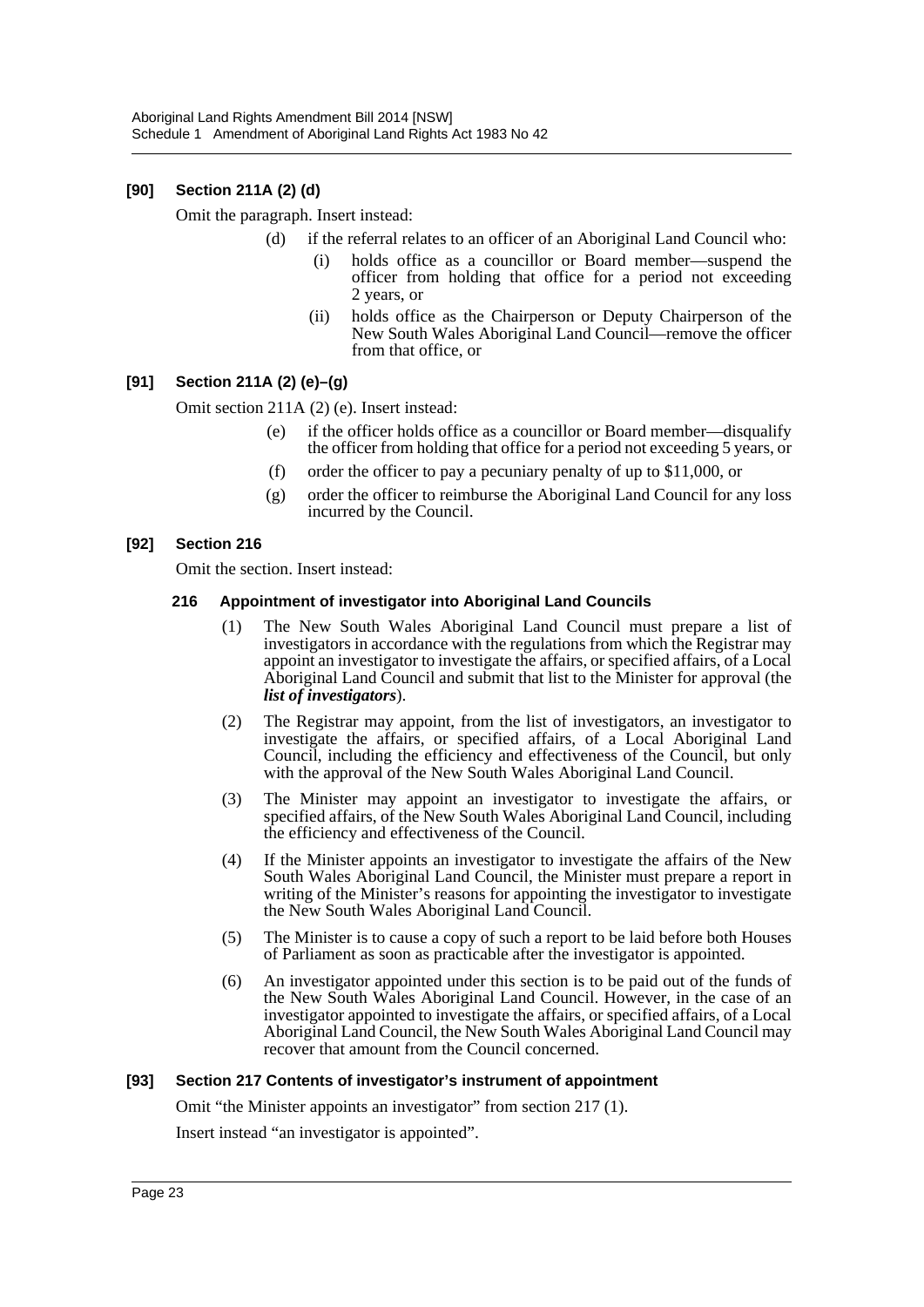## **[94] Section 217 (1) (b)**

Omit ", or the Minister". Insert instead "or to the Registrar".

## **[95] Section 218 Aboriginal Land Councils to assist investigators**

Omit the penalty at the end of section 218 (1). Insert instead:

- Maximum penalty:
- (a) in the case of an individual—30 penalty units, or
- (b) in the case of a corporation—60 penalty units.

#### **[96] Section 218 (3)**

Omit the penalty. Insert instead:

Maximum penalty: 60 penalty units.

## **[97] Section 219 Investigator to report**

Omit "Minister" from section 219 (b). Insert instead "Registrar".

## **[98] Section 220 Term of office of investigator may be extended**

Omit "Minister" from section 220 (2). Insert instead "Registrar".

#### **[99] Section 221 Investigator may be removed**

Omit "Minister" from section 221 (2). Insert instead "Registrar".

#### **[100] Section 221A Provision of information to Registrar and New South Wales Aboriginal Land Council**

Omit the penalty at the end of section 221A (1). Insert instead: Maximum penalty:

- (a) in the case of an individual—30 penalty units, or
- (b) in the case of a corporation—60 penalty units.

## **[101] Section 221A (2)**

Omit the penalty. Insert instead:

- Maximum penalty:
- (a) in the case of an individual—30 penalty units, or
- (b) in the case of a corporation—60 penalty units.

## **[102] Section 221B**

Insert after section 221A:

## **221B Privilege**

- (1) The Chairperson of an Aboriginal Land Council or any other person who is required to provide the Registrar or the New South Wales Aboriginal Land Council with records under section 221A, or provide an investigator with records under section 218, may refuse to comply with the requirements if the record contains privileged communication made by or on behalf of or to an Australian legal practitioner in his or her capacity as an Australian legal practitioner.
- (2) The Chairperson or other person may not refuse to comply with a requirement under section 221A to the extent that the person is able to do so without disclosing privileged communication.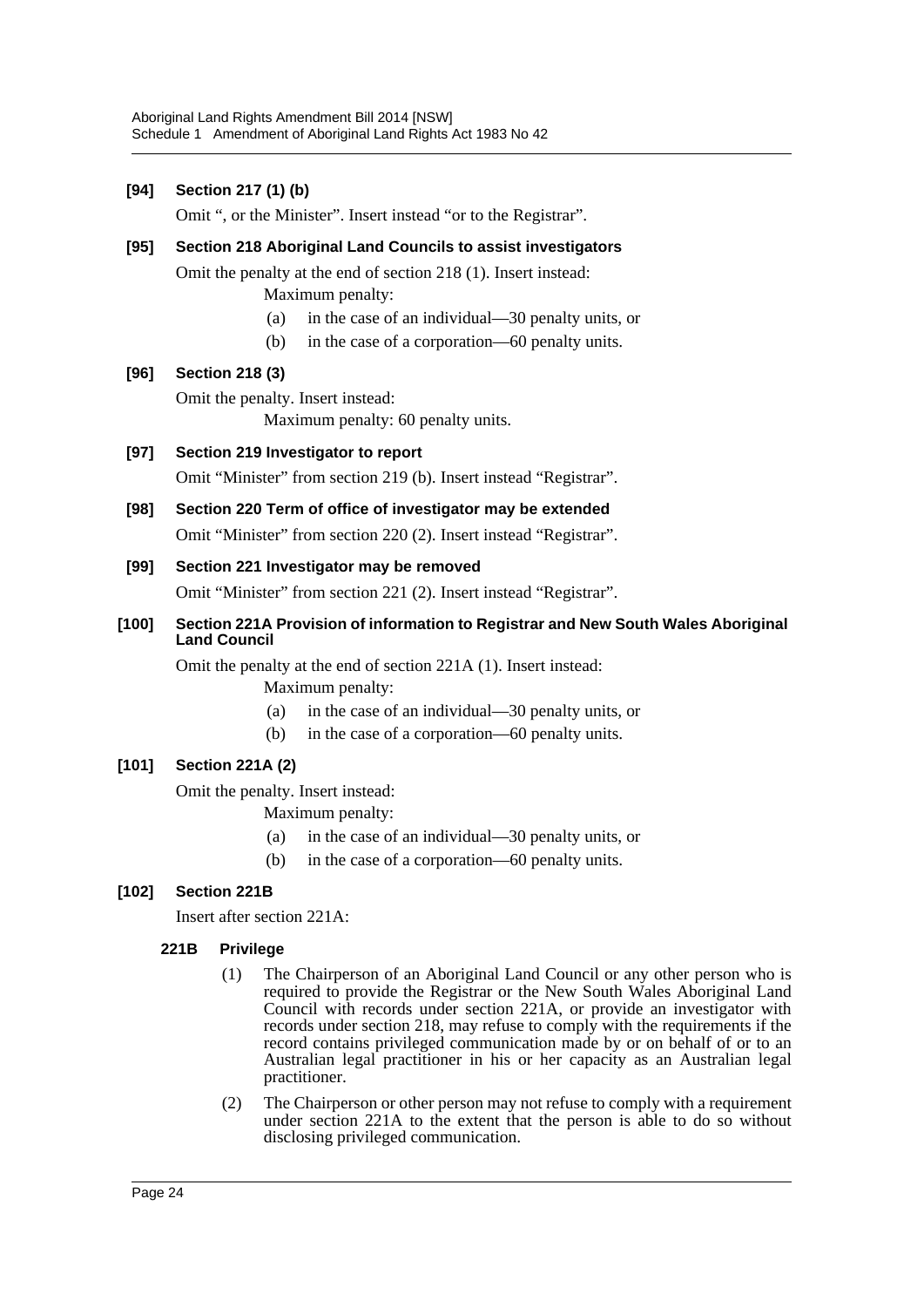(3) If the Chairperson or other person refuses to comply with a requirement because the record is a privileged communication, the Chairperson or other person must, in writing, provide the Registrar with sufficient particulars to identify the record and inform the Registrar that privilege is claimed in relation to the record.

#### **[103] Section 222 Administrators—Local Aboriginal Land Councils**

Omit "Minister" wherever occurring in section 222 (1) and (3). Insert instead "Registrar".

#### **[104] Section 222 (1)**

Omit "jointly prepared by the Chief Executive and the New South Wales Aboriginal Land Council".

Insert instead "prepared, in accordance with the regulations, by the New South Wales Aboriginal Land Council and submitted to the Minister for approval".

#### **[105] Section 222 (1) (b)**

Omit "audited".

#### **[106] Section 222 (1) (d)**

Insert ", or a report by the New South Wales Aboriginal Land Council" after "Division 1" in section 222 $(1)$  $(d)$ .

#### **[107] Section 222 (1) (g) and (h)**

Insert at the end of section 222 (1) (f):

- , or
- (g) if the Council has failed to comply with a compliance direction given under section 235, or
- (h) if the Council operates a community benefit schemes for the provision or acquisition of residential accommodation for Aboriginal persons in its area in contravention of a requirement under section 52A that the scheme be approved by the New South Wales Aboriginal Land Council.

**Note.** Section 52A (1A) provides that the approval of the New South Wales Aboriginal Land Council is not required if the Local Aboriginal Land Council is a registered Aboriginal housing organisation (within the meaning of the *Aboriginal Housing Act 1998*) or a registered community housing provider (within the meaning of the *Community Housing Providers National Law (NSW)*).

#### **[108] Section 223A Notice of appointment of administrator**

Omit "may," from section 223A (1). Insert instead "or Registrar must,".

#### **[109] Section 223A (2)**

Insert "or Registrar" after "The Minister".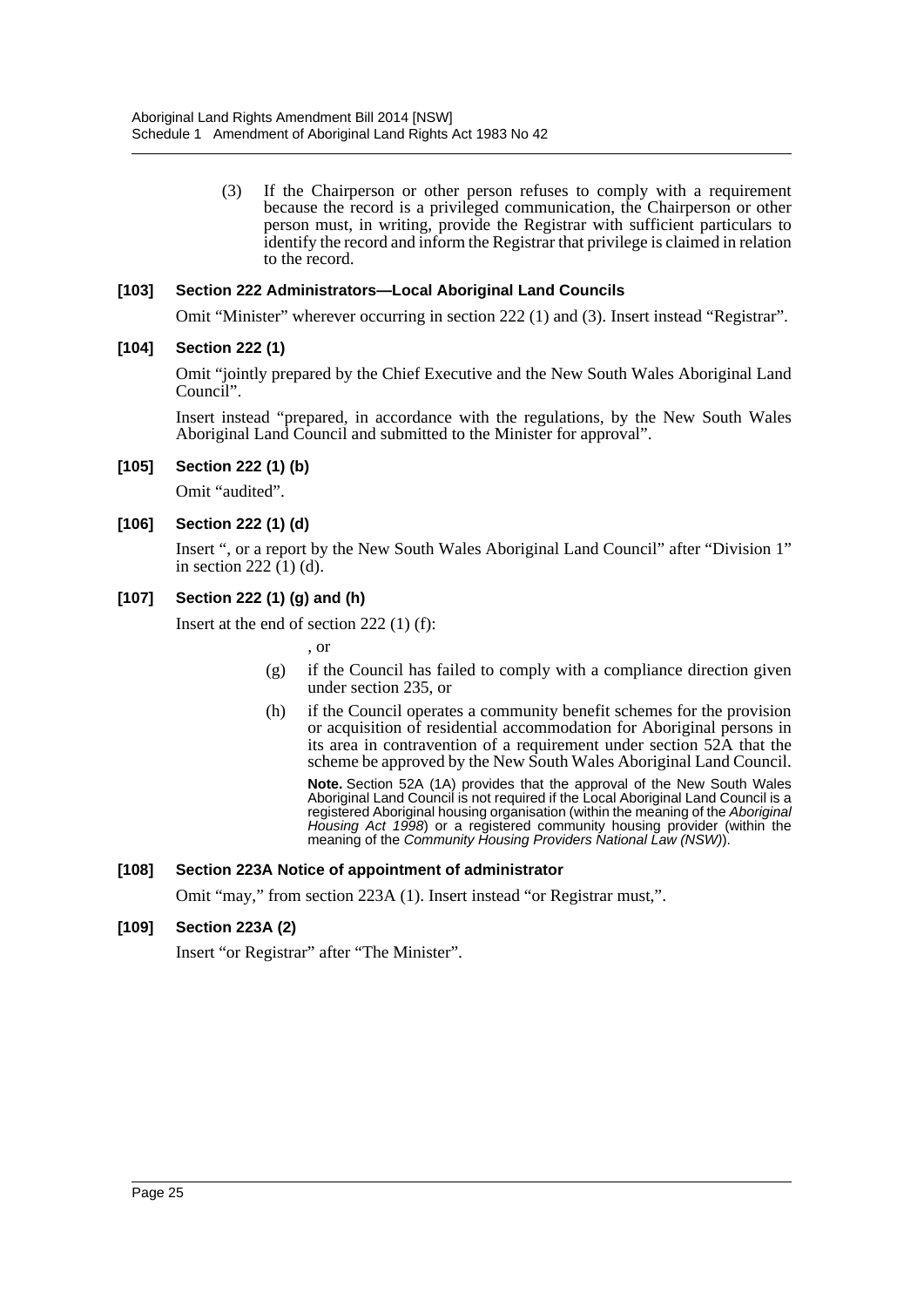#### **[110] Section 223B**

Omit the section. Insert instead:

#### **223B Interim actions pending appointment of administrator**

- (1) The Minister or Registrar may, by notice in writing to an Aboriginal Land Council, take any of the following actions pending the appointment of an administrator for the Council by the Minister or Registrar:
	- (a) prohibit the Council from exercising specified functions or taking specified actions, except with the approval of the Minister or Registrar appointing the administrator, for a specified period,
	- (b) appoint a person to act as an interim administrator for the Council, with specified functions, for a period not exceeding 3 months.

**Note.** Section 222 provides that the Registrar may appoint an administrator in respect of a Local Aboriginal Land Council and section 223 provides that the Minister may appoint an administrator in respect of the New South Wales Aboriginal Land Council.

- (2) A notice under this section ceases to have effect if an administrator is appointed under this Division or the Minister or Registrar notifies the Council, in writing, that an administrator will not be appointed.
- (3) The Minister or Registrar must notify the Aboriginal Land Council in writing if the decision is made not to appoint an administrator.
- (4) The Minister or Registrar may revoke or vary a notice prohibiting the Council from exercising specified functions or taking specified actions or appointing a person to act as an interim administrator.
- (5) Any person who knowingly contravenes a prohibition in a notice given under this section, or causes an Aboriginal Land Council to contravene such a provision, is guilty of an offence.

Maximum penalty:

- (a) in the case of an individual—60 penalty units, or
- (b) in the case of a corporation—150 penalty units.
- (6) Section 223A does not apply in respect of the appointment of an administrator under this section so as to require notice to be given before the proposed appointment. However the Minister or Registrar must, at the time of the appointment, give the notice referred to in that section and, if written representations are received from any person or body to whom notice was given, review the appointment of the administrator taking into account any such representations.

#### **[111] Section 224 Contents of administrator's instrument of appointment**

Omit "the Minister appoints an administrator" from section 224 (1).

Insert instead "an administrator is appointed".

**[112] Section 225 Certain persons ineligible to be administrators**

Insert "or Registrar" after "Minister".

## **[113] Section 225 (c)**

Omit the paragraph. Insert instead:

(c) in the case of the appointment of an administrator of a Local Aboriginal Land Council, a member of that Local Aboriginal Land Council,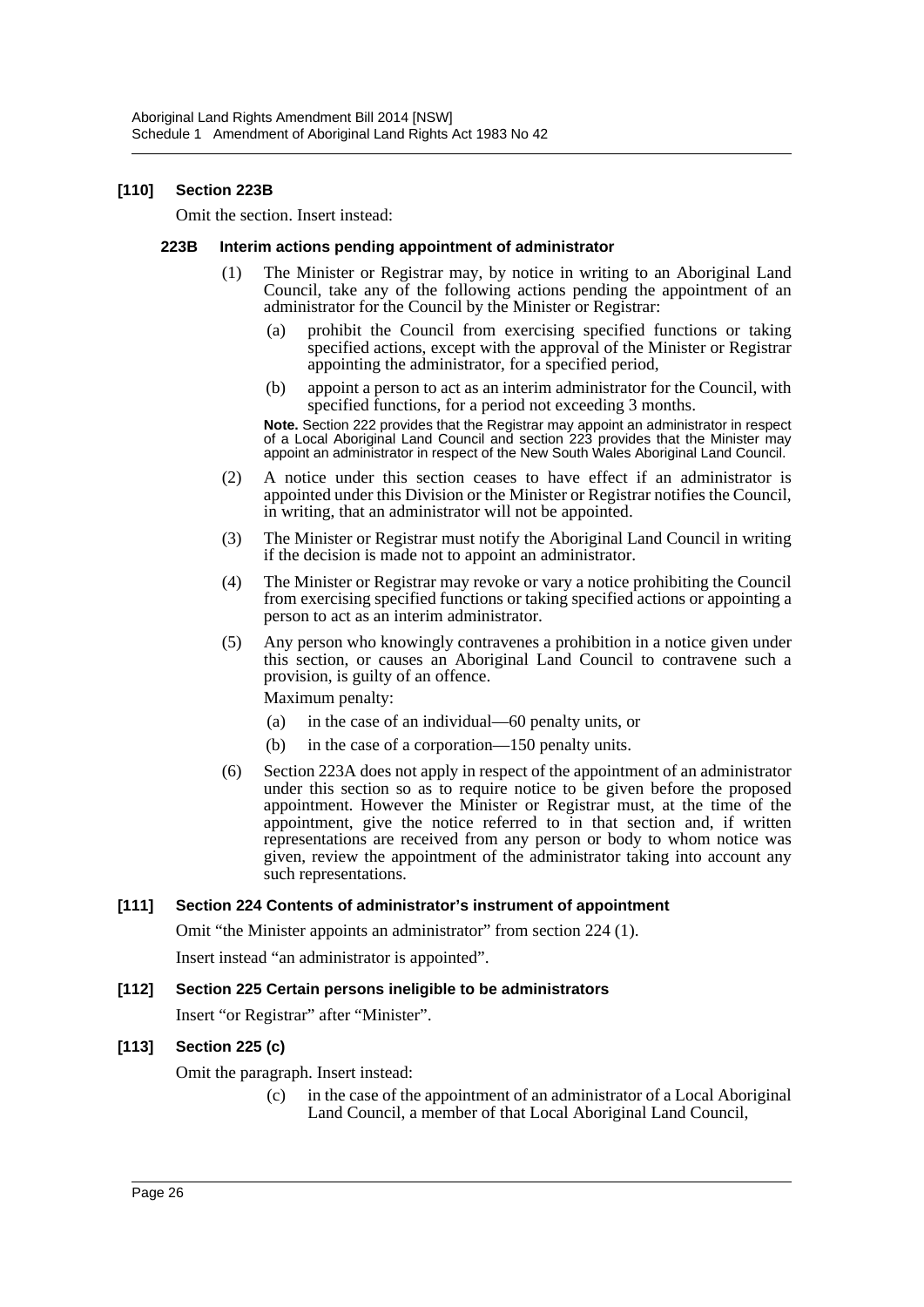## **[114] Section 227 Officers to assist administrator**

Omit the penalty at the end of section 227 (1). Insert instead:

- Maximum penalty:
- (a) in the case of an individual—30 penalty units, or
- (b) in the case of a corporation—75 penalty units.

## **[115] Section 227 (3)**

Omit the penalty. Insert instead:

Maximum penalty: 60 penalty units.

## **[116] Section 229 Administrator to report monthly**

Omit "Minister" from section 229 (1) (a). Insert Instead "Registrar".

## **[117] Section 229 (3)**

Omit the subsection. Insert instead:

- (3) Directions concerning the form and content of such reports may be given to the administrator by:
	- (a) if the administrator is appointed for the New South Wales Aboriginal Land Council—the Minister, or
	- (b) if the administrator is appointed for a Local Aboriginal Land Council the Registrar.

## **[118] Section 230 Limitations on certain land dealings by administrator**

Insert after section 230 (2) (c):

- (d) if the administrator was appointed on one or more grounds, including that the Local Aboriginal Land Council had operated a community benefits scheme for the provision or acquisition of residential accommodation for Aboriginal persons in its area for a period of 12 months or more in contravention of a requirement under section 52A that the scheme be approved by the New South Wales Aboriginal Land Council—a dealing that is necessary for the purposes of:
	- (i) obtaining the approval of the New South Wales Aboriginal Land Council to the operation of the scheme, or
	- (ii) operating the scheme as a registered Aboriginal housing organisation (within the meaning of the *Aboriginal Housing Act 1998*), or
	- (iii) operating the scheme as a registered community housing provider (within the meaning of the *Community Housing Providers National Law (NSW)*).

## **[119] Section 231 Term of office of administrator may be extended**

Omit "Minister" from section 231 (2). Insert instead "Registrar".

## **[120] Section 231 (3)**

Insert "or Registrar" after "Minister".

## **[121] Section 232 Administrator may be removed**

Omit "Minister" from section 232 (2). Insert instead "Registrar".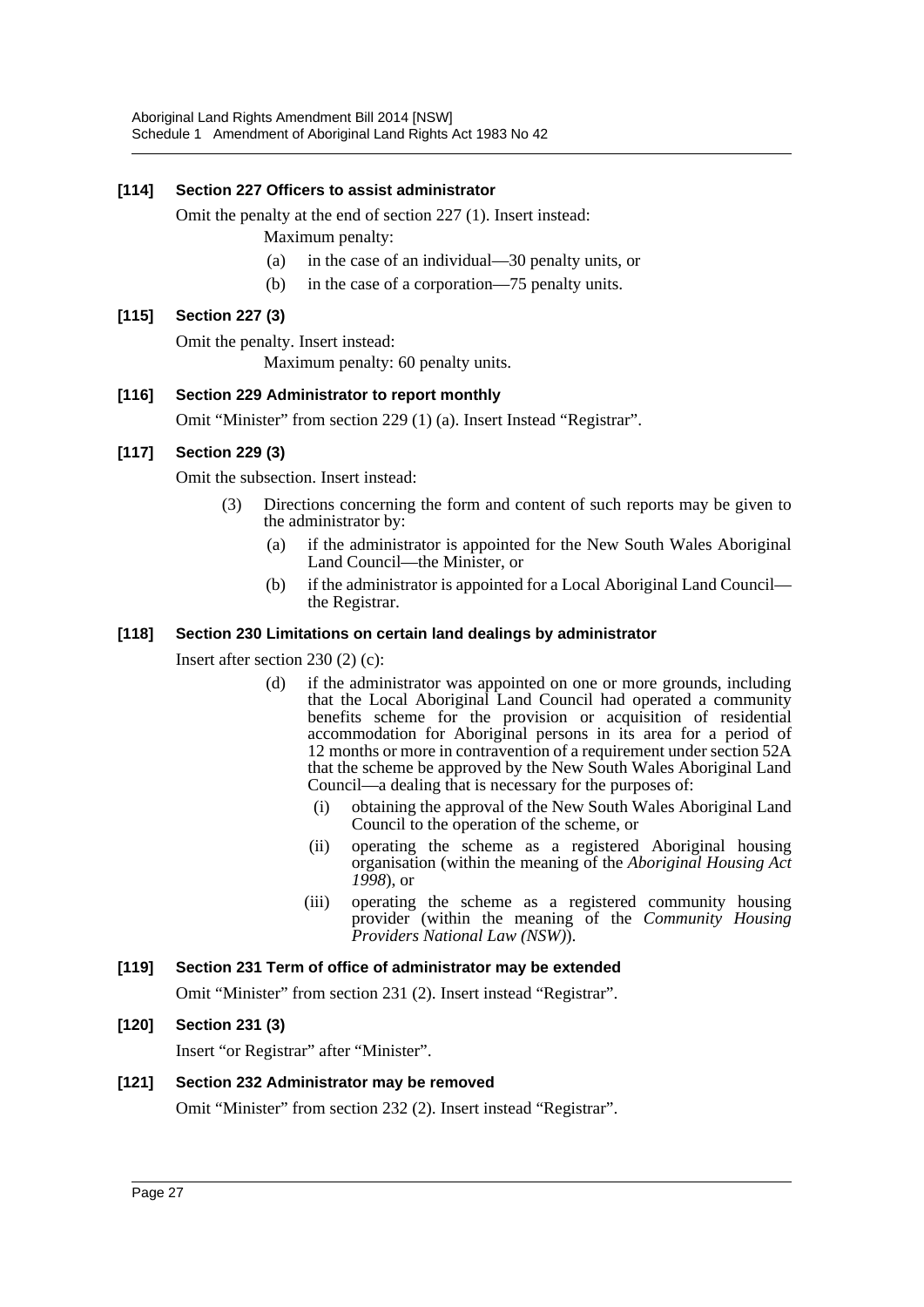Aboriginal Land Rights Amendment Bill 2014 [NSW] Schedule 1 Amendment of Aboriginal Land Rights Act 1983 No 42

#### **[122] Section 234 Appointment of advisors**

Omit section 234 (1). Insert instead:

(1) The Registrar may appoint an advisor to the Board of a Local Aboriginal Land Council if the Registrar is of the opinion that the Council or the Board of the Council requires assistance in the exercise of functions under this Act.

#### **[123] Section 234 (2)**

Omit "jointly prepared by the Chief Executive and the New South Wales Aboriginal Land Council".

Insert instead "prepared by the New South Wales Aboriginal Land Council and approved by the Minister<sup>"</sup>.

#### **[124] Section 234 (4)**

Omit "by the Minister".

#### **[125] Section 235 Registrar may issue compliance directions**

Omit ", an officer of an Aboriginal Land Council or a councillor" from section 235 (1) and (2) wherever occurring.

Insert instead "or an officer of an Aboriginal Land Council".

#### **[126] Section 235 (1) and (2)**

Omit ", officer or councillor" wherever occurring. Insert instead "or officer".

#### **[127] Section 236 Registrar may refer failure to comply to Court**

Omit ", an officer of an Aboriginal Land Council or a councillor".

Insert instead "or an officer of an Aboriginal Land Council".

#### **[128] Section 237 Court to determine compliance matters**

Omit the penalty at the end of section 237 (3). Insert instead:

Maximum penalty:

- (a) in the case of an individual—80 penalty units, or
- (b) in the case of a corporation—200 penalty units.

## **[129] Section 241 Reference of disputes to Court**

Omit the penalty at the end of section 241 (4). Insert instead:

- Maximum penalty:
- (a) in the case of an individual—80 penalty units, or
- (b) in the case of a corporation—200 penalty units.

#### **[130] Section 248 Aboriginal Land Councils to be public authorities etc for certain purposes**

Insert at the end of the section:

(2) Despite subsection (1), a Local Aboriginal Land Council is not taken to be an agency for the purposes of section 6 of the *Government Information (Public Access) Act 2009*.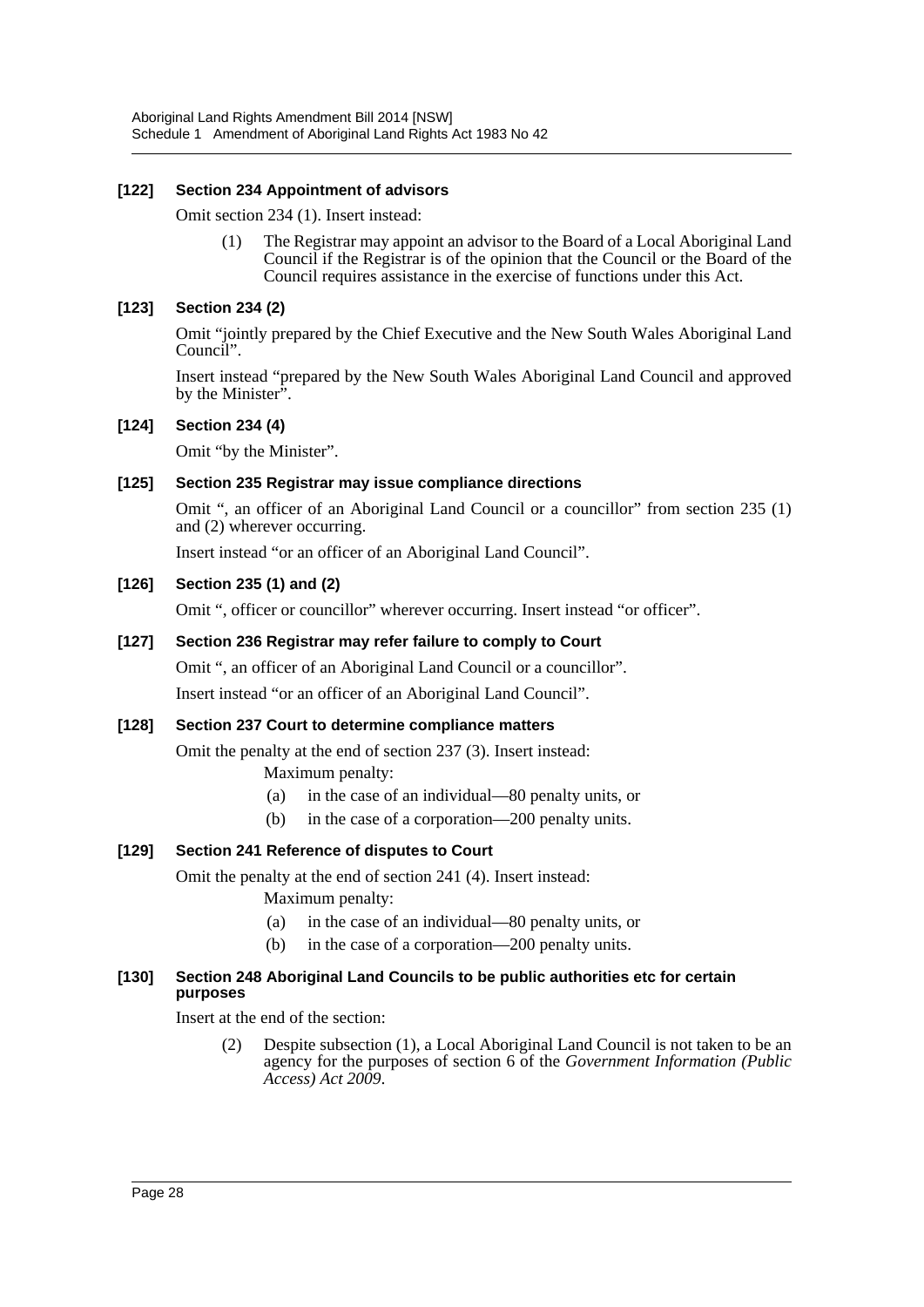#### **[131] Section 248A**

Insert after section 248:

#### **248A Search warrants**

- (1) The Registrar may apply to an authorised officer for a search warrant if the Registrar has reasonable grounds for believing:
	- (a) that a provision of this Act or the regulations has been or is being contravened, or
	- (b) that records required to be provided to an investigator under section 218 have not been so provided, or
	- (c) that records required to be provided to an administrator under section 227 have not been so provided.
- (2) An authorised officer to whom an application for a search warrant is made under this section may, if satisfied that there are reasonable grounds for doing so, issue a search warrant authorising the Registrar, when accompanied by a police officer, and any other person named in the warrant:
	- (a) to enter specified premises, and
	- (b) to search the premises for evidence of a contravention of this Act or the regulations or records required to be provided to an investigator or administrator, that have not been so provided.
- (3) Division 4 of Part 5 of the *Law Enforcement (Powers and Responsibilities) Act 2002* applies to a search warrant issued under this section.
- (4) In this section:

*authorised officer* means an authorised officer within the meaning of the *Law Enforcement (Powers and Responsibilities) Act 2002*.

#### **[132] Section 248B**

Insert before section 249:

#### **248B Injunctions**

- (1) If the Court is satisfied on the application of the Registrar that a person has engaged or is proposing to engage in conduct that constitutes or would constitute:
	- (a) a contravention of a provision of this Act or the regulations, or
	- (b) an attempt to contravene such a provision, or
	- (c) aiding, abetting, counselling or procuring a person to contravene such a provision, or
	- (d) inducing, or attempting to induce, whether by threats or promises or otherwise, a person to contravene such a provision, or
	- (e) being in any way, directly or indirectly, knowingly concerned in, or party to, the contravention by a person of such a provision, or
	- (f) conspiring with others to contravene such a provision,

the Court may grant an injunction in such terms as the Court determines to be appropriate.

- (2) If in the opinion of the Court it is desirable to do so, the Court may grant an interim injunction pending determination of the application.
- (3) The Court may rescind or vary an injunction granted under this section.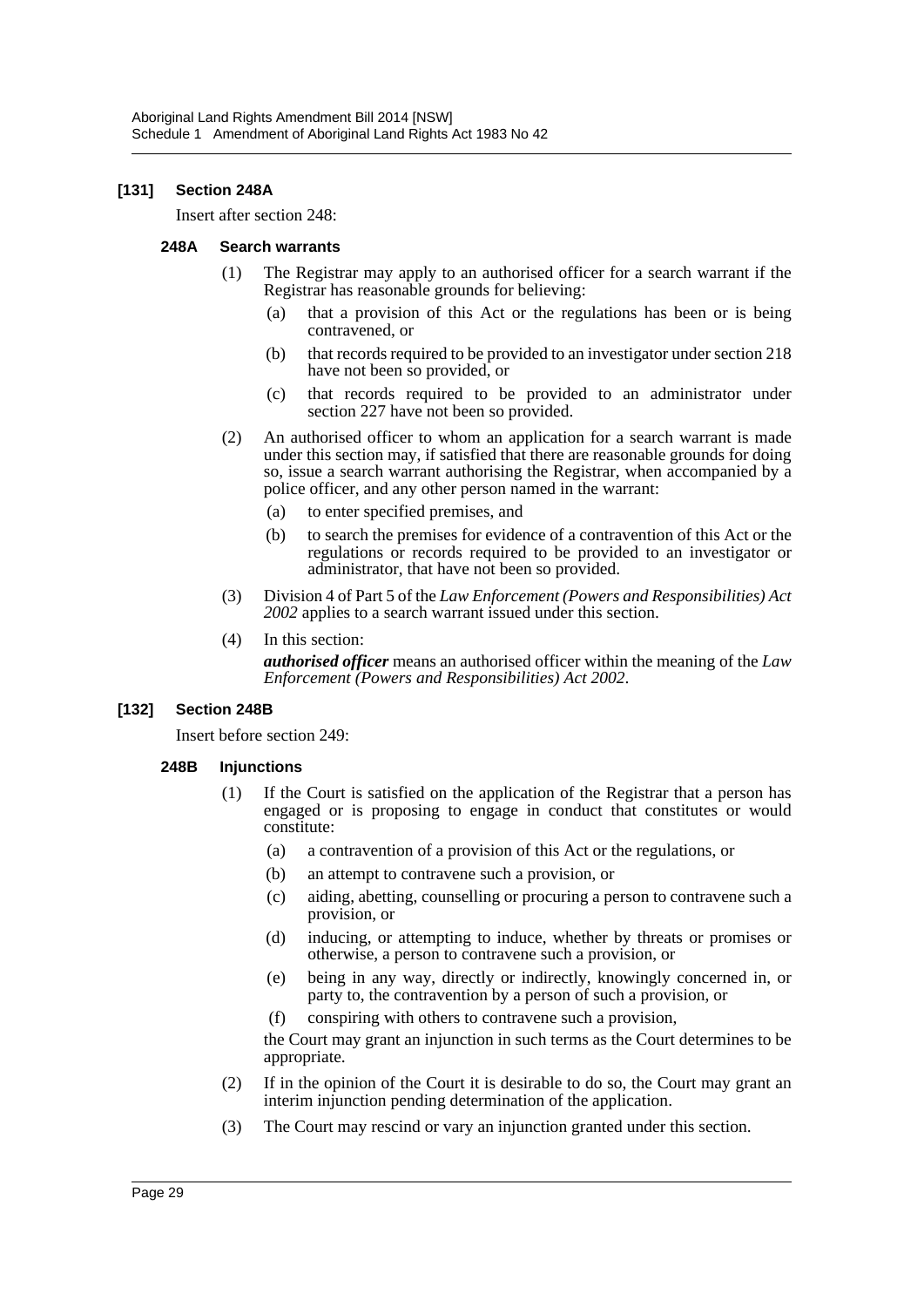(4) When the Registrar makes an application to the Court for the grant of an injunction under this section, the Court is not to require the Registrar or any other person, as a condition of granting an interim injunction, to give any undertakings as to damages.

#### **[133] Section 252 Regulations**

Insert after section 252 (2) (m):

(n) the making of Aboriginal Land Agreements under section 36AA.

#### **[134] Schedule 1 Provisions relating to the Registrar**

Omit clause 3. Insert instead:

#### **3 Registrar a statutory officer and not Public Service employee**

The office of Registrar is a statutory office and the provisions of the *Government Sector Employment Act 2013* relating to the employment of Public Service employees do not apply to that office.

#### **[135] Schedule 4 Savings, transitional and other provisions**

Insert after clause 45 (6):

(7) This clause ceases to apply on the repeal of section 52B by the *Aboriginal Land Rights Amendment Act 2014*.

#### **[136] Schedule 4**

Insert at the end of the Schedule:

## **Part 12 Provisions consequent on enactment of Aboriginal Land Rights Amendment Act 2014**

#### **59 Definition**

In this Part:

*amending Act* means the *Aboriginal Land Rights Amendment Act 2014*.

#### **60 Existing social housing schemes**

(1) Section 222 (1) (h) (as inserted by the amending Act) does not apply until 31 December 2015 in relation to a community benefit scheme for residential accommodation for Aboriginal persons that was provided before the commencement of clause 45.

**Note.** Clause 45 allows an Aboriginal Land Council that provided residential accommodation to Aboriginal persons immediately before the commencement of that clause to continue to provide that residential accommodation without the approval of the New South Wales Aboriginal Land Council until 31 December 2015. Continuing to provide residential accommodation to Aboriginal persons after that date without the approval of the New South Wales Aboriginal Land Council is a ground for the appointment of an administrator for the Council under section 222.

(2) An application for the approval of a community benefits scheme for residential accommodation for Aboriginal persons provided before the commencement of clause 45 that was made, but not finally determined, before the repeal of section 52B by the amending Act is to be determined in accordance with section 52A as amended by the amending Act.